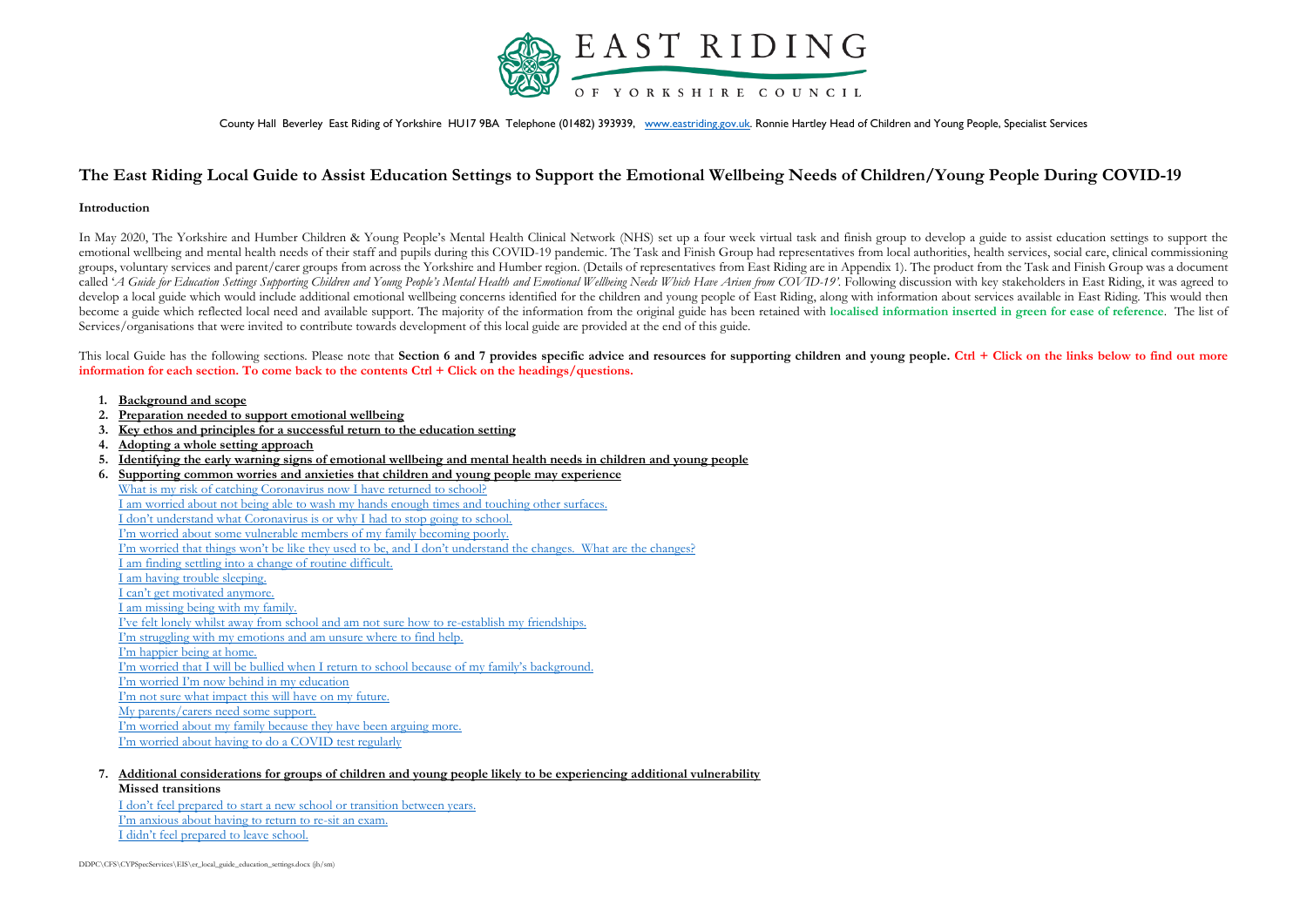### **Experiencing loss and bereavement**

[I'm sad because a family member or someone very close to me has died.](#page-15-0)

[I'm worried what others will think about me; will they want to avoid me?](#page-16-0)

[I'm worried to leave my family member alone after a family member has died.](#page-16-1)

**Other groups – LGBTQ+, Abuse and Neglect, Young carers, Children looked after, those with existing mental health needs**

LGBTQ2+ - [I've been able to be 'myself' whilst home and am scared to do this back in school.](#page-16-2)

Abuse and Neglect - [I have been treated extremely badly whilst at home](#page-17-0)

Young Carers - I'm cari[ng for a family member at home and I am worried about them](#page-17-1)

[Children Looked After/Previously Looked After Children -](#page-18-0) I have experienced placement changes.

Existing Mental Health Needs/Accessing CAMHS - [My mental health needs have changed whilst being away from school.](#page-18-1)

### **Neurodevelopmental / SEN needs**

[I don't want to return to school.](#page-19-0)

**Those for whom attending schools is a severe cause of anxiety**

[I'm having panic attacks now I've returned to school.](#page-19-1)

[My anxiety and stresses have risen again now that I am back at school.](#page-20-0)

### **Children of key workers**

[I'm worried I will be treated differently by my friends because I have continued to be at school.](#page-20-1)

[I'm highly worried that a family member will catch Coronavirus.](#page-20-2)

[I'm worried that I might catch Coronavirus from a family member at home who is a key worker.](#page-20-3)

**Physical health and psychological wellbeing**

[I haven't been eating well whilst away from school.](#page-21-0)

[I haven't had much chance to exercise and play outside whilst away from school.](#page-22-0)

<span id="page-1-0"></span>[I'm worried about my physical health needs.](#page-22-1)

- **8. [Staff wellbeing](#page-23-0)**
- <span id="page-1-1"></span>**9. [Directory of local services in East Riding](#page-24-0)**
- <span id="page-1-2"></span>**10. [Appendices](#page-25-0)**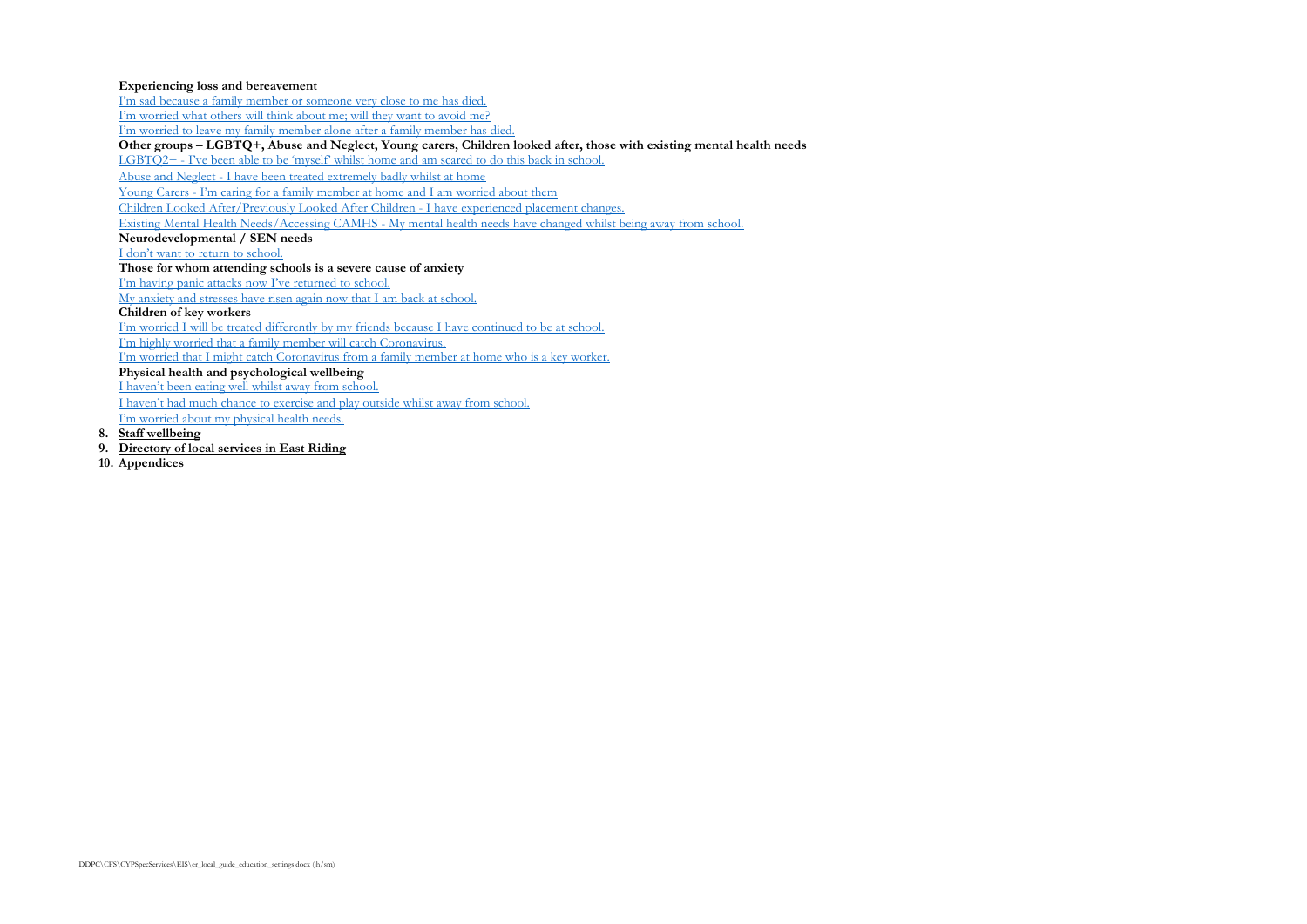### **1. [Background and scope](#page-0-0)**

<span id="page-2-0"></span>Education settings in England closed on 20 March 2020 as part of Governmental direction for the management of the Coronavirus pandemic. Settings remained open for vulnerable children and young people (CYP) and those of key workers to attend where appropriate and possible. Subsequent to this initial response, attention turned to how CYP's emotional wellbeing and mental health can be supported when settings move towards fully reopening in September 2020. An extensive multi-agency and multi-profession task & finish group (including young people from Stairways, parents/carers and settings) from across Yorkshire & Humber recognised the need to proactively combine their efforts and consider what the emotional wellbeing and mental health needs of CYP may be as a result of COVID-19, and how to respond to these needs. Members of the Task & Finish Group are deeply thanked for all their hard work and contributions in developing this guide. This guide also recognises that many settings have remained open during the whole COVID-19 period and education-based colleagues have worked under extremely difficult circumstances.

Education settings are the key audience for this Guide as it seeks to enable them to appropriately respond to CYP's emotional wellbeing and mental health needs as they become more fully open, supported by a coordinated, system wide approach within local areas, and in line with [governmental advice](https://www.gov.uk/government/publications/actions-for-educational-and-childcare-settings-to-prepare-for-wider-opening-from-1-june-2020#2020-05-12T17:15:41Z) and in conjunction with DfE's Wellbeing for Education Return offer. This piece of work will take into consideration a range of settings, age-gro and needs. As settings reopen in the autumn term, they have a real opportunity to help rebuild any damage to emotional wellbeing. It acknowledges that some CYP have remained in education and that the wellbeing of staff is vitally important. Whilst much of the content is predominantly relevant for school aged CYP, included within the scope are; early years, further education settings, primary schools, special schools, secondary schools and alternative provisions.

This Guide intends to be needs based, practical and flexible; allowing local areas and settings to make adaptations as relevant and enable settings to provide appropriate levels of response to the identified needs during a their phased reopening. It is understood that the culture and establishment of an emotionally healthy learning environment are vital and Senior Leadership Teams are key to this.

# **2. Preparation [needed to support emotional wellbeing](#page-0-1)**

<span id="page-2-1"></span>Much of the success in supporting CYP during this time will be as a result of robust preparation and anticipating what needs might arise. In the context of CYP's emotional wellbeing and mental health, this may include:

- Reviewing policies and procedures (internal and external) and refresh risk assessments
- Hosting virtual training sessions and coordination meetings
- [Partnership working with parents/carers](https://www.gov.uk/government/publications/closure-of-educational-settings-information-for-parents-and-carers#2020-05-11T17:57:37Z) and proactive support to children and young people. See also [these top tips to help parents](https://www.rcot.co.uk/preparing-your-child-returning-school) prepare for children returning to school
- Taking the initiative to be aware of the experiences that various pupils have faced, e.g. crowded living spaces, access to green space/garden and changes in family circumstances, perhaps using a [Lockdown Journal](https://padlet-uploads.storage.googleapis.com/550793108/d11101176e610f14d78d642f57e5fc2c/Lockdown_Journal.pdf) template
- Joint working between local agencies/services, including ensuring links are in place between education settings and local support services (including NHS CAMHS, Local Authority provision and voluntary organisations).
- Providing clear, understandable information on what changes will be in place, including social distancing measures, face masks and staggered start times, and if possible letting CYP know in advance who will be in their bubble (including staff and other CYP). This could include photos, videos as well as written guidance.
- Review the Anna Freud Centre's [Returning to School Toolkit](https://www.mentallyhealthyschools.org.uk/resources/coronavirus-returning-to-school-toolkit-8/) and this [webinar](https://www.youtube.com/watch?v=MYmBLnSQh3M) produced in collaboration between DfE, PHE and NHS England. Additionally, the Association of Educational Psychologists has produced this [guide.](https://www.aep.org.uk/recovery-re-introduction-renewal/)

# **3. Key ethos and principles [for a successful return to the education setting](#page-0-2)**

<span id="page-2-2"></span>The overarching approaches for returning to education focus on the following key areas

- Relationships through re-affirming sense of connection and belonging
- Recognition including the noticing and wondering around feelings
- Regulation through development of whole setting practices which enable pupils to feel emotionally and physically safe
- Routine providing preparation for CYP regarding changes of routine/use of spaces which may come into place
- Reflection allowing time and space for setting staff, CYP and their families to reflect on what has happened (positives and challenges) to enable a sense of shared experience to be developed.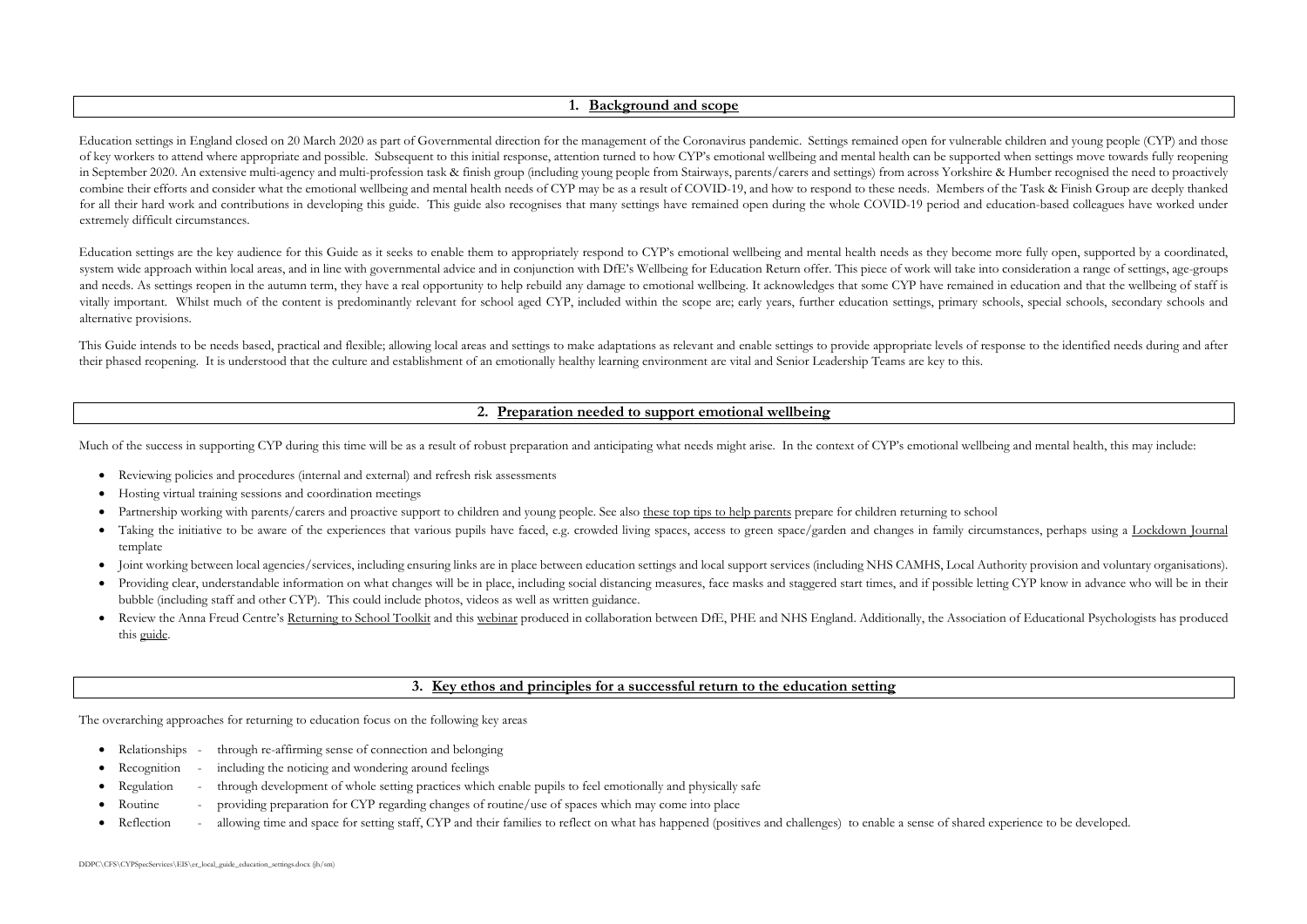The successful return to school is underpinned by the following key principles

- Not over-medicalising or jumping to diagnostic conclusions
- Appreciating that it is typical for CYP to have various degrees of worry about returning to education emotions are a part of normal, everyday life
- Understanding that every CYP is unique, and their needs may change over time
- Viewing the reopening of settings from a CYP's perspective
- Adopting a whole setting approach which promotes kindness, compassion, flexibility and takes a positive psychology approach
- Building on existing strengths and skills of CYP, parents/carers and staff (for example, active listening with empathy can perform an important therapeutic function)
- Complementing existing guidance and practice
- Building on risk and [protection factors](https://www.mentallyhealthyschools.org.uk/risks-and-protective-factors/school-based-risk-factors/) for a CYP's emotional wellbeing and mental health

### **4. [Adopting a whole setting approach](#page-0-3)**

<span id="page-3-0"></span>Addressing many of the following common emotional wellbeing and mental health needs could be incorporated into whole setting opportunities, including DfE's Wellbeing for Education Return offer, [PSHE](https://www.pshe-association.org.uk/content/coronavirus-hub) [lessons](http://www.chameleonpde.com/) on living life with and after Coronavirus, assemblies, open door policies, safe/calm spaces, regular class room check-in circles and dedicated emotional wellbeing and mental health learning sessions. Statutory Relationships, Relatio and Sex Education and Health Education (RSHE) in schools from September 2020 will start wit[h supporting mental health and wellbeing](https://www.gov.uk/guidance/teaching-about-mental-wellbeing) as part of broader work on COVID-19 recovery for children and young people. Members of staff within settings are not expected to become emotional wellbeing or mental health experts, however modelling exemplary behaviours and values will have a high impact on how well CYP and staff can adapt to this unique time in history. Some of these values and behaviours are laid out in a [Positivitree,](http://www.yhscn.nhs.uk/media/PDFs/children/CYP%20Involve/Stairways-Positivitree.pdf) created by young people from across Yorkshire & the Humber: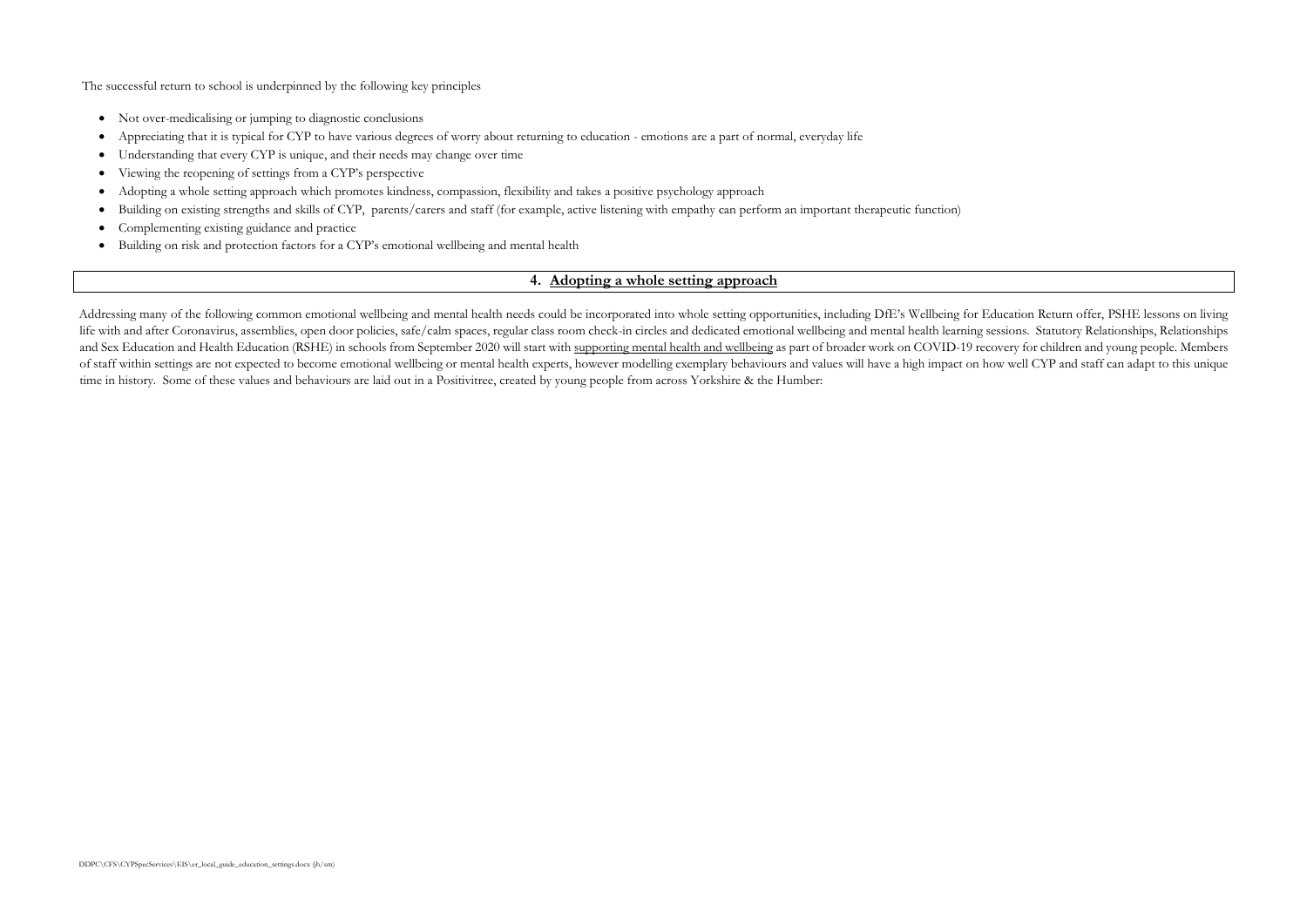| <b>NHS</b>                                                     |  |
|----------------------------------------------------------------|--|
|                                                                |  |
| <b>passionate</b>                                              |  |
| anised                                                         |  |
| hetic                                                          |  |
| Understands different<br>organisations<br>lses &<br>o bullying |  |
|                                                                |  |
|                                                                |  |
|                                                                |  |



### **5. [Identifying Early Warning Signs of Emotional Wellbeing Needs of Children and Young People](#page-0-4)**

<span id="page-4-0"></span>It is typical for a CYP to feel worried or anxious when returning to education. These worries and anxieties may manifest themselves in a variety of verbal and non-verbal ways and therefore setting staff are encouraged to b alert to uncharacteristic and unexplained changes in behaviour.

### **Examples of early warning signs:**

- Withdrawal
- Unusual aggression
- Erratic behaviours and mood changes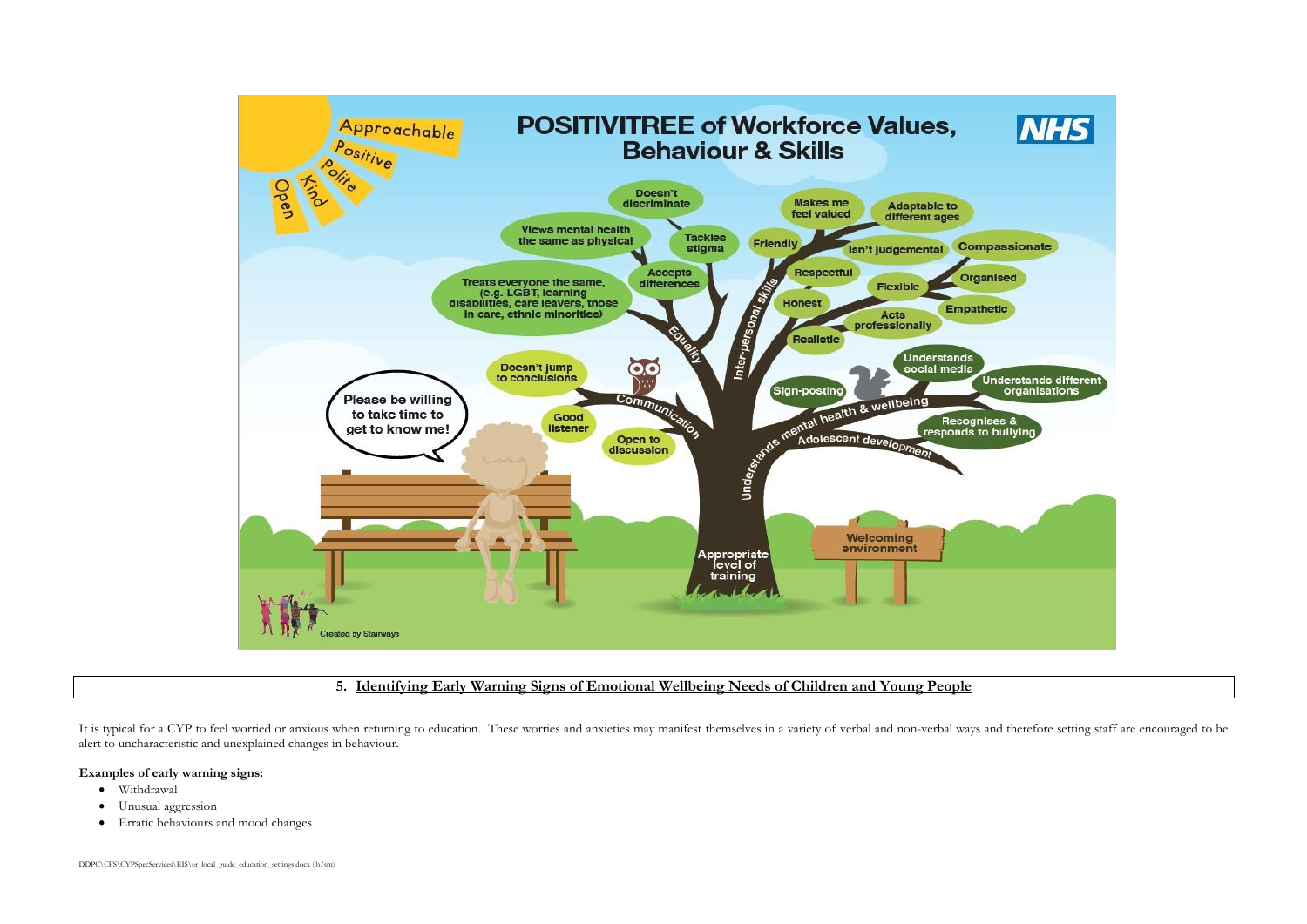- Significant weight loss or gain
- Agitation and poor concentration
- Developmental regression eg. bed wetting
- Worsening of any pre-existing emotional needs or mental health needs

Depending on the implementation for returning to education, setting staff might find it beneficial to discuss individual CYP so that staff who might be less familiar with them can identify any uncharacteristic changes. If of concern is spotted, staff are encouraged to talk and listen to the CYP, and their parents/carers to explore how long these changes have been occurring. It is not unusual for many CYP to experience a difficult day or two prolonged changes are more likely to be of significance and may require escalation either internally or externally. If a CYP is finding it difficult to talk with an adult about what they are experiencing, their thoughts, f behaviours, then alternative approaches such as play, drawing or writing might be helpful to try.

For a more in-depth knowledge of signs and symptoms of various mental health needs, settings can access free online training at [MindEd](https://www.minded.org.uk/) or the Anna Freud Centre for Children and Families: [Mentally Healthy Schools.](https://www.mentallyhealthyschools.org.uk/mental-health-needs/) It is recommended that all setting staff have at least a basic knowledge and understanding of CYP's mental health and know how to escalate concerns. The [In It Together:](http://www.yhscn.nhs.uk/children-network/Childrens-SEMH-Competency-Framework.php) SEMH Competency Framework for Education Settings provides setting and role specific advice and resources. Health Visiting Services should be able to provide advice and guidance to parents/carers with children in the early years, along with PACEY's re-opening toolkit for [years settings.](https://www.pacey.org.uk/working-in-childcare/spotlight-on/coronavirus/reopening-settings-coronavirus/) The Anna Freud Centre for Children and Families has recently produced a [Returning to School Toolkit](https://www.mentallyhealthyschools.org.uk/resources/coronavirus-returning-to-school-toolkit-8/) which settings may find useful to download.

<span id="page-5-0"></span>The following is a set of common worries and anxieties that CYP may have, how a setting can respond to them, along with evidence-informed resources. It should not be presumed that any of the following identified needs will exist; for many CYP a return to education settings is eagerly anticipated. It should also be noted that the following content is not an exhaustive list of mental health or emotional wellbeing needs arising from COVID-19. It is suggested that families are reminded that they can contact the local health visiting or school nursing services for advice and support around any physical health or emotional wellbeing concerns.

CORC, the Child Outcome Research Consortium, has a free online e-learning module for [measuring mental wellbeing to improve the lives of children and young people](https://www.corc.uk.net/elearning/) which a setting may wish to use in a coordinated manner.

Finally, it is recommended that all individuals, across professions and walks of life, undertake this 20-30 minute [suicide awareness e-training p](https://www.relias.co.uk/hubfs/ZSA-FullTraining/story_html5.html)rovided by the Zero Suicide Alliance.

### **6. [Supporting common worries and anxieties that children and young people may experience](#page-0-5)**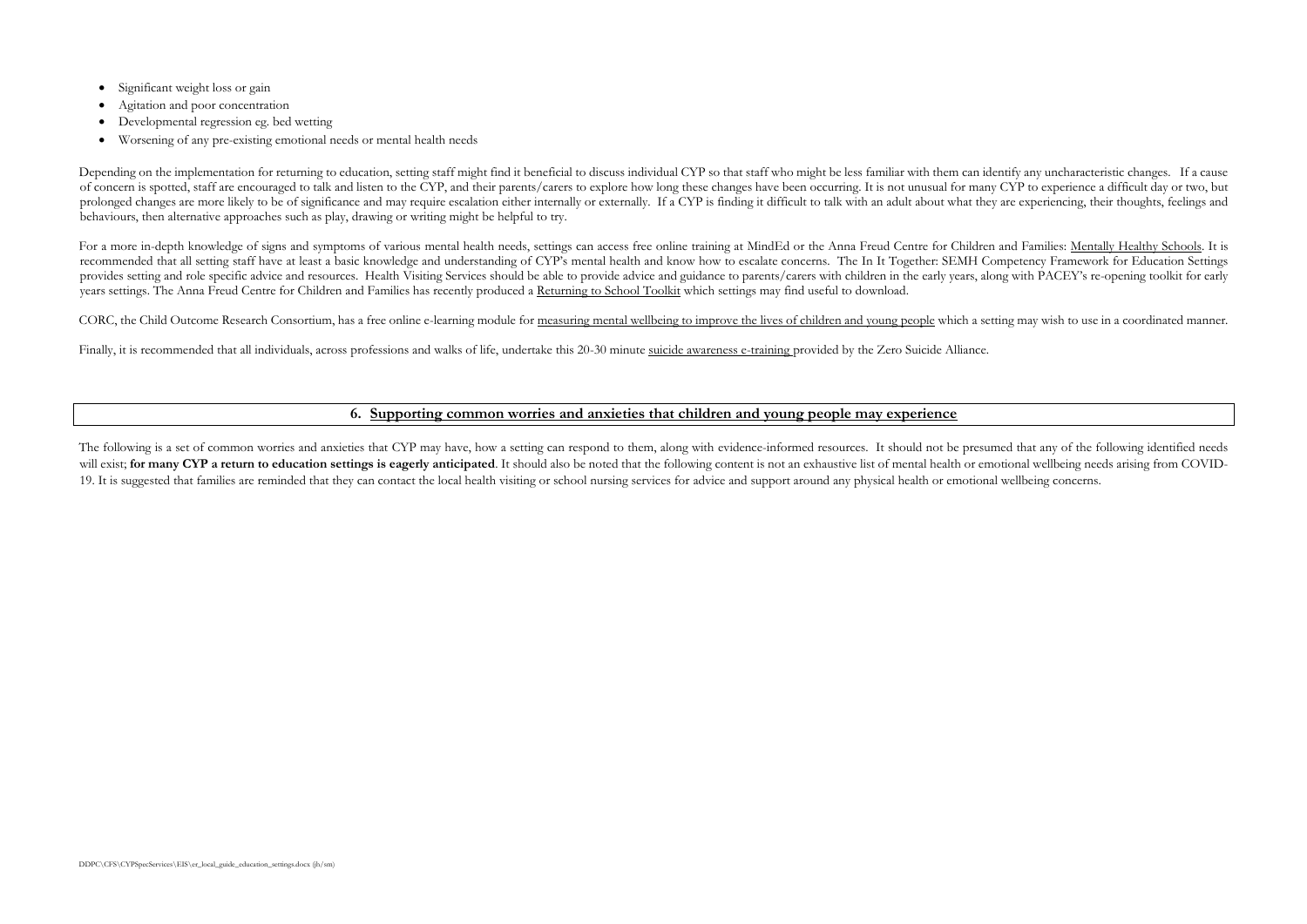# **, Guidance & Resources**

gers to help manage difficult feelings about

en under 12 years old to help manage onavirus. tally Healthy Schools: [Coronavirus](https://www.mentallyhealthyschools.org.uk/resources/?SearchTerm=coronavirus)

avirus Hub iety amidst global uncertainty

rings in schools d masks related to COVID-19

**H**  $\frac{1}{2}$ 

 **East Riding Educational Psychology Service has produced help CYP** with wearing face masks in **id here:** [Face masks in schools](http://eastridinglocaloffer.org.uk/EasySiteWeb/EasySite/StyleData/localoffer-base/Images/documents/COVID%20page/eps-advice-wearing-face-masks-in-schools-september-2020.pdf)

Song

vour child about coronavirus if you're anxious about coronavirus Children's Guide to Coronav[irus](https://www.childrenscommissioner.gov.uk/wp-content/uploads/2020/03/cco-childrens-guide-to-coronavirus.pdf) Brital Ending to children about

children (Primary School Age) omic **Oon't Worry Little Bear** 

TP's Guide to Covid[-19 for Early Years](https://abetterstartsouthend.co.uk/wp-content/uploads/2020/04/118355-ABSS-COVID-Presentation-Landscape-v11.pdf)

<span id="page-6-2"></span><span id="page-6-1"></span><span id="page-6-0"></span>

| <b>Worries and Anxieties</b>                                                                                                                                                                                                                                                                                                                                                                                                                                                                                                                                                                                                                               | Response                                                                                                                                                                                                                                                                                                                                                                                                                                                                                                                                                                                                                                                                                                                                                                                                                                                                                                                                                                                                                                                                                                                                                                                                                                                                                                                                                                                                                                                             | <b>Useful Links,</b>                                                                                                                                                                                                                                                                                                                                                                                                                                                                            |
|------------------------------------------------------------------------------------------------------------------------------------------------------------------------------------------------------------------------------------------------------------------------------------------------------------------------------------------------------------------------------------------------------------------------------------------------------------------------------------------------------------------------------------------------------------------------------------------------------------------------------------------------------------|----------------------------------------------------------------------------------------------------------------------------------------------------------------------------------------------------------------------------------------------------------------------------------------------------------------------------------------------------------------------------------------------------------------------------------------------------------------------------------------------------------------------------------------------------------------------------------------------------------------------------------------------------------------------------------------------------------------------------------------------------------------------------------------------------------------------------------------------------------------------------------------------------------------------------------------------------------------------------------------------------------------------------------------------------------------------------------------------------------------------------------------------------------------------------------------------------------------------------------------------------------------------------------------------------------------------------------------------------------------------------------------------------------------------------------------------------------------------|-------------------------------------------------------------------------------------------------------------------------------------------------------------------------------------------------------------------------------------------------------------------------------------------------------------------------------------------------------------------------------------------------------------------------------------------------------------------------------------------------|
| What is my risk of catching Coronavirus now<br>I have returned to school?<br>This may relate to concerns regarding use of<br>public or school transport and a setting's<br>cleaning. There may be questions such as can I<br>now play with friends? Or is it safe to touch my<br>friends? Or, why do we have to wear face masks<br>in some situations, but not within school?<br>Some other children of young people have<br>concerns about future local lockdowns or spikes<br>in cases. Children or young people may also be<br>sensitive to media pressure and coverage<br>regarding actual or potential clusters of positive<br>cases within settings. | Measures put in place should be in line with governmental advice, and settings should be<br>$\bullet$<br>able to explain the basics of any governmental advice in clear, understandable language for<br>various age groups, including 'bubbles', using a mixture of words, pictures, videos etc.<br>Messages and advice should be delivered in a reassuring manner, avoid politicising language<br>when talking with older pupils, particularly in the event of any local lockdowns, and<br>focussing on wellbeing with the need to protect communities.<br>$\bullet$<br>Provide effective information to CYP and families ahead of settings reopening, using<br>existing materials where possible, which explain what measures will be in place, including<br>any guidance on face masks whilst on public transport where appropriate. Provide<br>reassurance around school meals and how dinner times will be managed. Remember to use<br>positive language, avoiding blame or frustrations around any short-notice changes to<br>guidance.<br>Acknowledge and normalise concerns but be explicit about physical safety; provide verbal<br>$\bullet$<br>and visual guidelines. Do not make anyone feel guilty/weak for wanting to be close to<br>friends.<br>Support parents/carers to be able to have the same conversations for consistency of<br>messaging.<br>Consider copying/mimicking games for young children to increase non-touch social<br>interaction. | A resource pack for teenage<br>$\bullet$<br>coronavirus.<br>A resource pack for childre.<br>$\bullet$<br>difficult feelings about coro<br>Anna Freud Centre - Ment<br>$\bullet$<br>Resources<br>PSHE Association: Corona<br>Living with worry and anxie<br>$\bullet$<br>PHE School Zone: e-Bug<br>DfE: Update on face coveri<br>WHO: Q&A: Children and<br><b>HEY Mind: Normalising</b><br>$\bullet$<br><b>East Riding Educational</b><br>guidance for schools to h<br>school. This can be found |
| am worried about not being able to wash<br>my hands enough times and touching other<br>surfaces.<br>This may relate to concerns about catching<br>Coronavirus and could escalate to OCD like<br>behaviour, with nonverbal displays of stress and<br>increased requests for breaks.                                                                                                                                                                                                                                                                                                                                                                         | Clearly communicate the precautions that have been put in place to ensure good hygiene,<br>$\bullet$<br>hand-washing practice and minimising contact and mixing. Reduce undue fears by<br>providing empathetic reassurance and reminders as appropriate that the majority of those<br>who may become unwell only experience mild symptoms.<br>Do not view hand-washing or personal hygiene anxieties diagnostically, but acknowledge,<br>$\bullet$<br>support and reassure. Praise their diligence in wanting to following guidance and protect<br>themselves and others.                                                                                                                                                                                                                                                                                                                                                                                                                                                                                                                                                                                                                                                                                                                                                                                                                                                                                            | PHE School Zone: e-Bug<br>Busy Bees: Hand Washing S                                                                                                                                                                                                                                                                                                                                                                                                                                             |
| I don't understand what Coronavirus is or<br>why I had to stop going to school.<br>Some young people may worry why it is now safe<br>to return to education when the virus is still in<br>circulation.                                                                                                                                                                                                                                                                                                                                                                                                                                                     | Be able to explain the basics of what Coronavirus is in an age appropriate manner,<br>$\bullet$<br>reassuring a CYP that the changes in education attendance were necessary at the time and<br>why is now thought to be safe to return to school as understanding about the virus has<br>increased.<br>Reassure pupils that PHE evidence to date has indicated that schools are not a major driver<br>$\bullet$<br>of COVID-19 infections in the community and that children and young people mainly<br>experience COVID-19 asymptomatically or as a minor illness with age remaining the<br>biggest determinant for severe illness.<br>As age appropriate, share videos and links with a young person which they can watch in<br>their own time.<br>Remember to stick to factual information and use sensitive narrative. Help them see the<br>big picture, along with personal application.<br>Support parents/carers to be able to have the same conversations for consistency of<br>messaging.                                                                                                                                                                                                                                                                                                                                                                                                                                                                   | Young Minds: Talking to yo<br>$\bullet$<br>Young Minds: What to do i<br>$\bullet$<br>Children's Commissioner: 0<br>$\bullet$<br>British Psychology Society:<br>$\bullet$<br>Coronavirus<br>Coronavirus - a book for ch<br>$\bullet$<br>MindHeart: Coronavirus Co<br>Early Years Story Book: Do<br>Twinkl: Dr. Dog eBook<br>$\bullet$<br>A Better Start Southend: PI<br>$\bullet$<br>Children                                                                                                    |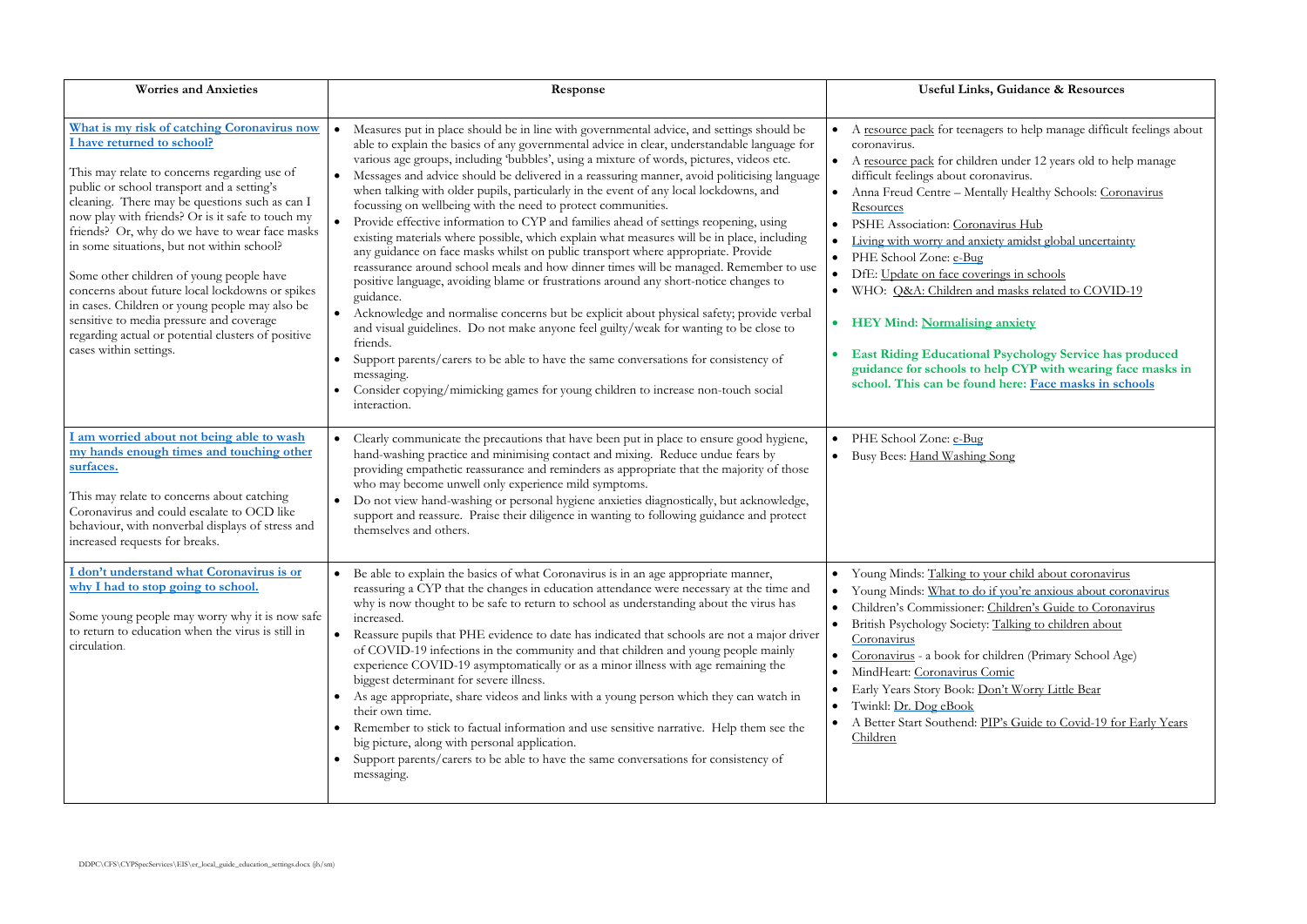<u>s from coronavirus</u> • PHE: Guidance for households with grandparents, parents and [children living together where someone is at increased risk or has](https://www.gov.uk/government/publications/covid-19-stay-at-home-guidance/guidance-for-households-with-grandparents-parents-and-children-living-together-where-someone-is-at-increased-risk-or-has-symptoms-of-coronavirus-cov#163961_20200504102717)   $(COVID-19)$  infection • DfE: COVID-19: guidance on shielding and protecting people

space for writing or drawing about your for any topic

ealthy Schools: [10 ways for helping](https://www.mentallyhealthyschools.org.uk/resources/10-ways-for-parents-to-help-their-children-cope-with-change/) children

<u>e</u> with change early years: [While We Can't Hug](https://youtu.be/2PnnFrPaRgY)ht bart activity

for children nation and Support for Children

<span id="page-7-3"></span><span id="page-7-2"></span><span id="page-7-1"></span><span id="page-7-0"></span>

| I'm worried about some vulnerable members<br>of my family becoming poorly.<br>This may include family members who were<br>clinically vulnerable and children and young<br>people being particularly worried because of their<br>family's ethnic background and potential<br>susceptibility to Coronavirus.                                                                                                                       | Provide reassurance and reminders about public health guidance which is in place for<br>protection<br>Whilst ensuring that public health guidance and social distancing is adhered to, suggest<br>activities that a child or young person can do for a family member who is vulnerable, such<br>as making cards or kindness boxes.<br>Follow DfE guidance regarding protective measures.<br>A setting's SLT should reflect on its pupil demographics and proactively be prepared for<br>addressing any potential stigma around BAME communities and Coronavirus, as well as<br>providing sensitive and reassuring reminders about how individuals can protect themselves<br>against catching the virus, in line with governmental advice.                                                                                                                                                                                                                                                                                                                                                                                                                                                                                                                                                                 | NHS: People at higher risk from coronavirus<br>PHE: Guidance for households with grandparents,<br>children living together where someone is at increas<br>symptoms of coronavirus (COVID-19) infection<br>DfE: COVID-19: guidance on shielding and protec<br>defined on medical grounds as extremely vulnerable<br>Kindness Box Template<br>Childline: Art Box tool – space for writing or drawing<br>feelings that can be used for any topic |
|----------------------------------------------------------------------------------------------------------------------------------------------------------------------------------------------------------------------------------------------------------------------------------------------------------------------------------------------------------------------------------------------------------------------------------|-----------------------------------------------------------------------------------------------------------------------------------------------------------------------------------------------------------------------------------------------------------------------------------------------------------------------------------------------------------------------------------------------------------------------------------------------------------------------------------------------------------------------------------------------------------------------------------------------------------------------------------------------------------------------------------------------------------------------------------------------------------------------------------------------------------------------------------------------------------------------------------------------------------------------------------------------------------------------------------------------------------------------------------------------------------------------------------------------------------------------------------------------------------------------------------------------------------------------------------------------------------------------------------------------------------|-----------------------------------------------------------------------------------------------------------------------------------------------------------------------------------------------------------------------------------------------------------------------------------------------------------------------------------------------------------------------------------------------------------------------------------------------|
| I'm worried that things won't be like they<br>used to be, and I don't understand the<br>changes. What are the changes?<br>Some may hold the perception that school is no<br>longer the safe, constant place they thought it<br>was.<br>This may also include questions around why<br>some CYP/siblings are back at school and others<br>aren't.<br>Some may also have concerns regarding seeing a<br>lot of people in one place. | Provide clear information ahead of a setting fully reopening which is reassuring, explains<br>the changes (such as the establishment of staggered start times and bubbles) and who to<br>contact if any questions arise.<br>Acknowledge there may be a lot of unknowns, but communicate in an age-appropriate<br>reassuring manner, using active listening, clarity of language and a supportive approach.<br>Don't be quick to reprimand CYP for breaking a bubble; rather work with them in<br>$\bullet$<br>supportive way to communicate the need to adhere to guidance, but acknowledge the desire<br>to be close to friends.<br>Highlight what has stayed the same and help a CYP appreciate that they are only having to<br>adapt to a small number of changes. Consider ways to emphasise the positives and look to<br>the future optimistically, embracing the changes as an opportunity to grow.<br>Frame the changes/new rules within a setting using simple, positive language that can easily<br>be remembered, i.e. Doas opposed to Don't.<br>Be able to explain the basics of what Coronavirus is in an age appropriate manner including<br>why a phased return might be necessary to protect the population and control its spread,<br>doing so without causing need for alarm or anxiety. | Anna Freud - Mentally Healthy Schools: 10 ways fo<br>struggling with change<br>PHE Lesson Plan: Dealing with change<br>Social distancing video for early years: While We Ca<br>Busy Bees: Two metres apart activity                                                                                                                                                                                                                           |
| am finding settling into a change of routine<br>difficult.                                                                                                                                                                                                                                                                                                                                                                       | Be clear on what the new routine is, preferably in advance of a setting reopening, such as<br>visual timetables, seating plans and when break times will be. More frequent breaks may<br>be necessary for a period whilst routines resettle. Consider different (and maybe fun)<br>sounds for transitions during the day.<br>Some CYP may be concerned about not being able to go to the toilet whenever they need<br>$\bullet$<br>to, so additional flexibility around this will be needed.<br>Highlight what has stayed the same and help a CYP to recognise that they are only having<br>$\bullet$<br>to adapt to a small number of changes.<br>Early years staff to reflect on existing skills around putting in place and supporting<br>routines.                                                                                                                                                                                                                                                                                                                                                                                                                                                                                                                                                    | How to Establish Classroom Routines<br>ELSA Support: Year 6 What If Cards<br>Childline: Helping parents/carers set a routine<br>• Mentally Healthy Schools: Brain Breaks                                                                                                                                                                                                                                                                      |
| am having trouble sleeping.                                                                                                                                                                                                                                                                                                                                                                                                      | Be able to provide advice to parents/carers on establishing sleep hygiene practices and<br>routines.<br>Encourage families to re-set sleep cycles prior to a setting opening by gradually moving<br>bed times earlier and waking their child in the morning.                                                                                                                                                                                                                                                                                                                                                                                                                                                                                                                                                                                                                                                                                                                                                                                                                                                                                                                                                                                                                                              | NHS: Healthy sleep tips for children<br>The Sleep Charity: Information and Support for Ch<br>$\bullet$<br>Chilypep: Sleep Toolkit<br>Cerebra: Sleep Guide & Sleep Cards<br>$\bullet$                                                                                                                                                                                                                                                          |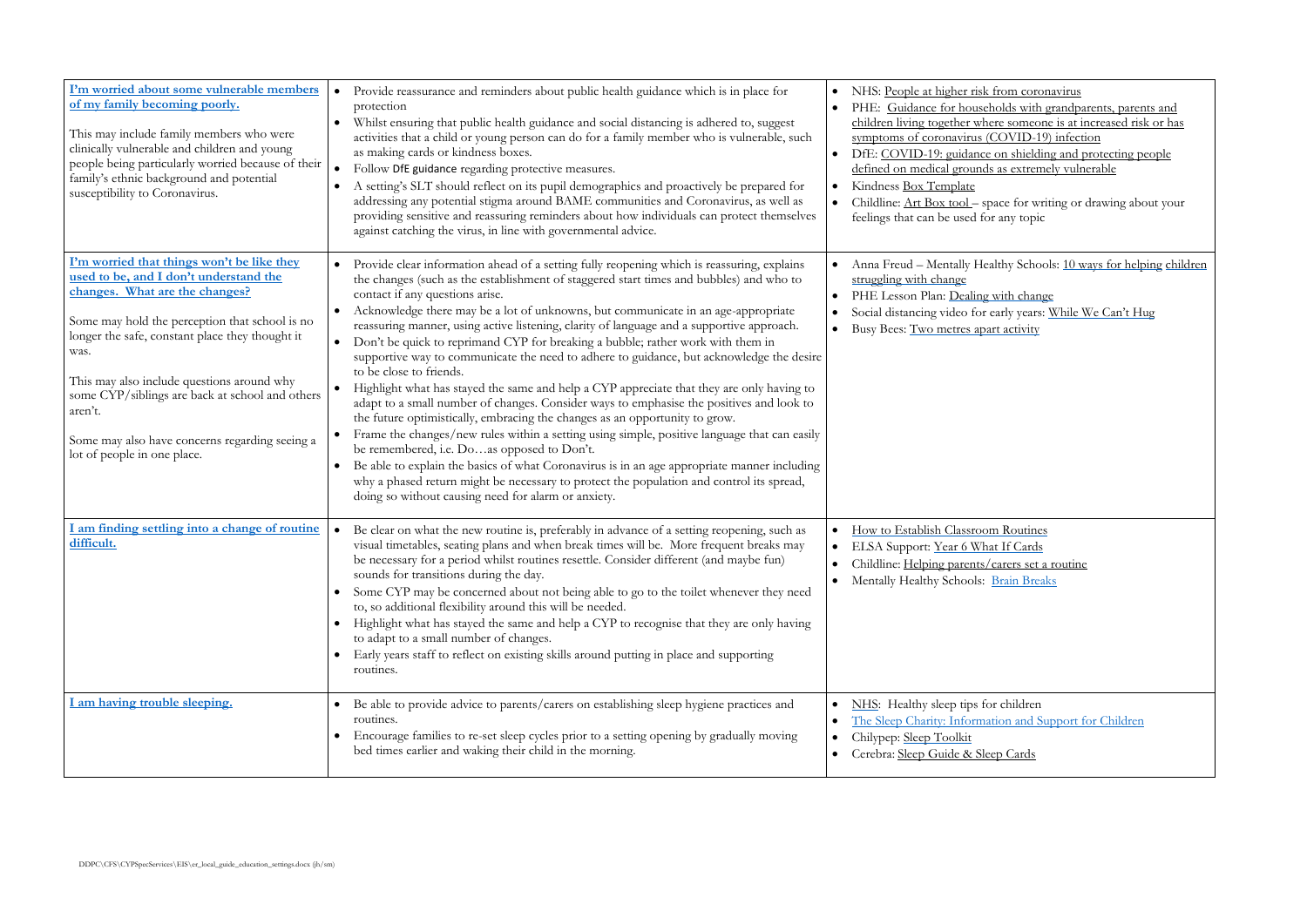Is activity ealthy Schools: [Toolkit for Resilience](https://www.mentallyhealthyschools.org.uk/media/2047/coronavirus-toolkit-6-resilience.pdf)

<u>Anxiety</u>

I tools for schools supporting a child with

**East Ridding Education** anxiety and how to support CYP. This **cancer be found to the found here** 

king [friends](https://www.childline.org.uk/info-advice/friends-relationships-sex/friends/top-tips-making-friends/) t: [Top Tips for Developing Talk](https://www.thecommunicationtrust.org.uk/media/617945/tct_toptips_pdf.pdf) ealthy Schools: [Peer Mentoring Toolkit](https://www.mentallyhealthyschools.org.uk/resources/peer-mentoring-toolkit/)

<span id="page-8-2"></span><span id="page-8-1"></span><span id="page-8-0"></span>

| I can't get motivated anymore.<br>A CYP might identify a lack of motivation<br>through indicators like not wanting to get out of<br>bed, not finding joy in things they used to like,<br>irritability, lack of concentration.                                                                                                                                                                                                                                                                                                                                                                         | Apply existing motivational skills; creating a sense of hope, teach them about purpose,<br>building relationships, allowing opportunities for choice and providing a sense of<br>autonomy. Ask a CYP what has previously helped them get motivated, then build on what<br>they enjoy and incorporate into activities which will enable them to re-engage with learning.<br>For a period, focus on play and activities rather than academic achievement.<br>The capacity for concentration may be affected but it can be re-developed through existing<br>teaching strategies, support and adjustment to the setting environment over time. Make<br>expectations and tasks clear, break tasks down into chunks with check-ins on progress and<br>provide feedback, building on successes.<br>Remember the importance of physical exercise, including opportunities within the<br>classroom to move around and stretch.<br>If a setting has a tuck-shop ensure there are healthy snacks readily available that support<br>brain function.<br>Be open and honest, willing to share as an adult that you at times also struggle to get<br>motivated and give age appropriate examples on what you do. | Childline: Mood journal<br>$\bullet$<br>YoungMinds: Hope Cloud<br>$\bullet$<br>Anna Freud - Mentally He<br>$\bullet$                                                                 |
|-------------------------------------------------------------------------------------------------------------------------------------------------------------------------------------------------------------------------------------------------------------------------------------------------------------------------------------------------------------------------------------------------------------------------------------------------------------------------------------------------------------------------------------------------------------------------------------------------------|---------------------------------------------------------------------------------------------------------------------------------------------------------------------------------------------------------------------------------------------------------------------------------------------------------------------------------------------------------------------------------------------------------------------------------------------------------------------------------------------------------------------------------------------------------------------------------------------------------------------------------------------------------------------------------------------------------------------------------------------------------------------------------------------------------------------------------------------------------------------------------------------------------------------------------------------------------------------------------------------------------------------------------------------------------------------------------------------------------------------------------------------------------------------------------------------------|--------------------------------------------------------------------------------------------------------------------------------------------------------------------------------------|
| I am missing being with my family.                                                                                                                                                                                                                                                                                                                                                                                                                                                                                                                                                                    | Spend time welcoming CYP back, display empathy and positive affirmations.<br>Have a trusted, familiar member of staff present when the CYP arrives if possible,<br>preferably the same person every time, at least until the anxiety is reduced<br>Allow use of transitional objects which may be comforting (such as photos or a toy for<br>younger children), particularly at the start of the school day as social distancing may prevent<br>parents/carers from 'settling' a young child into a classroom. Consider allowing phone<br>calls for a period to check-in with family members.<br>Consider initiating projects that can be done at home and then brought into the setting for<br>completion.                                                                                                                                                                                                                                                                                                                                                                                                                                                                                       | ELSA Support: Separation<br>York City Council: Helpful<br>separation anxiety.<br><b>East Riding Educational</b><br>$\bullet$<br>guidance on separation a<br>can be found here: Separ |
| I've felt lonely whilst away from school and<br>am not sure how to re-establish my<br>friendships.<br>A phased return may mean that some CYP are<br>not at school with their previous friendship<br>groups.<br>The loss of friendship(s) and social interaction<br>could trigger a bereavement like response in<br>some.<br>This worry may have heightened at transition<br>points.<br>Many may have been away from peers their own<br>age and been part of a larger groups, so have not<br>had to share or take turns. This may result in<br>them experiencing conflicts, frustrations and<br>anger. | Reach out to actively welcome CYP back as a group to cushion the discomfort of returning.<br>Setting staff can give positive messages about belonging such as 'we are all looking after<br>each other'. Use communal language, such as 'our class'.<br>Consider allowing opportunities for friendships to be built through paired/group activities<br>$\bullet$<br>and play, peer mentor programmes, buddies, and participation groups.<br>Consider longer break times to allow for social opportunities, play and friendship building.<br>Consider games such as shadow-tag. A play rota for outside activities may be necessary for<br>maintaining social distancing.<br>Provide social skill reminders and help CYP to learn/re-learn social skills and emotional<br>$\bullet$<br>self-control in larger groups/with peers.<br>Be able to explain any phased return approaches that are recommended and why certain<br>$\bullet$<br>CYP are not currently attending.<br>Consider converting extra-curricula activities to virtual ones.<br>$\bullet$                                                                                                                                           | Childline: Feeling Lonely<br>$\bullet$<br>Childline: Top tips for mak<br>$\bullet$<br>The Communication Trust<br>$\bullet$<br>Anna Freud – Mentally He                               |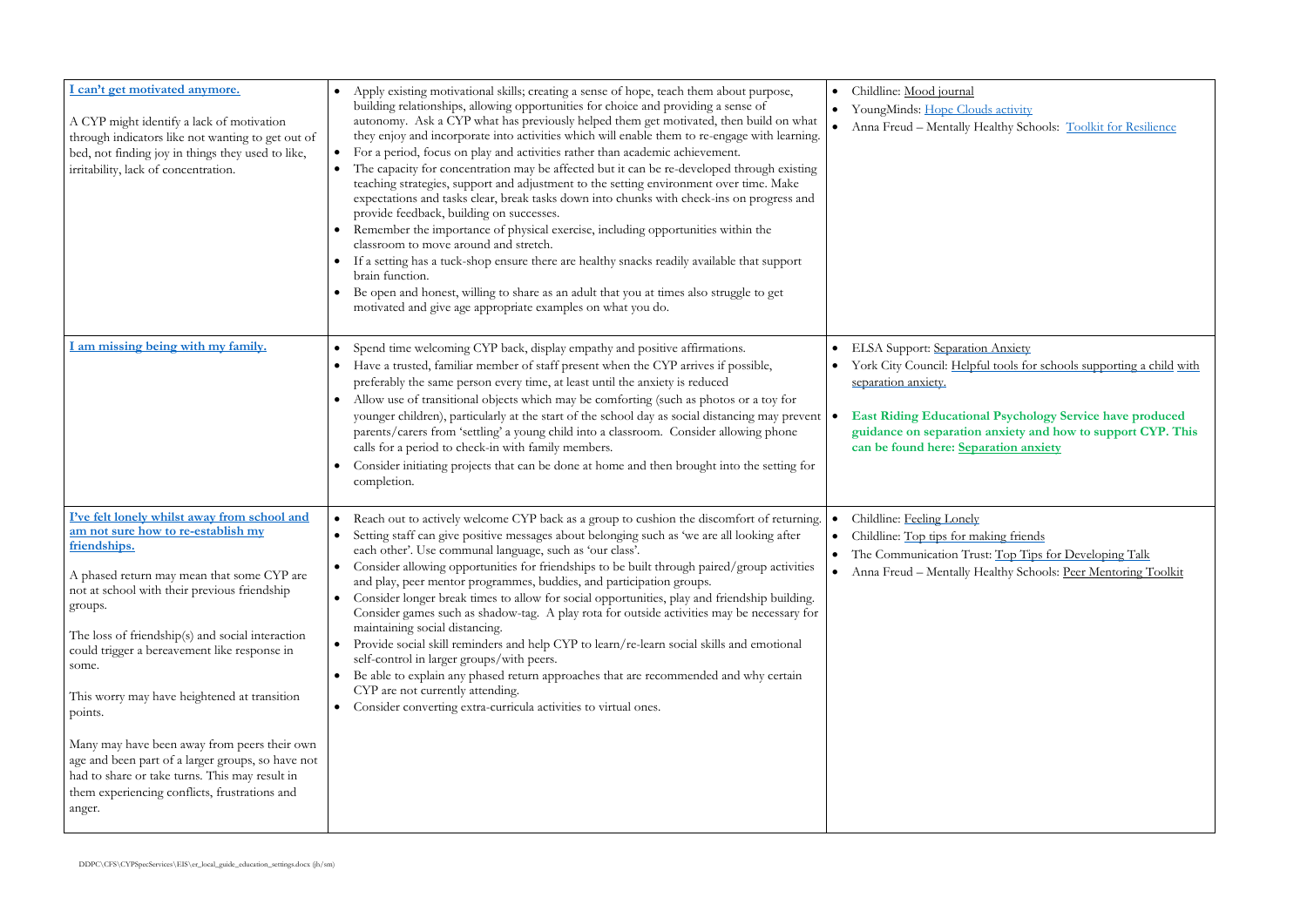about feelings nager al Health tive listening Whole School Collaborative Planning

ellbeing activity ideas for schools **First Aid Toolkit** Tips for Supporting a Friend ress Booklet

My Mind sations with CYP on Mental Health uction to Mindfulness for CYP ncards for Students Returning to Education Mental Health and Self-Care for Young

orkbook by Janine Halloran by Prof Steve Peters. The book is described v.youtube.com/watch?v=aOsdY0g-iEA ng Up Factsheets

school's own resources **Eds Coordinators (SENCo)** 

**Port Assistants (ELSA) First Aiders (YMHFA)** 

**Support Riding area EDEXTA (EXECTED)** provides a *rangerier information and support for young people via their* **East Ridding Truth Hub** 

their virtual youth drop ins and other **alephone support service young people** 

**<u>Ipport Service</u>** 

<span id="page-9-0"></span>

| I'm struggling with my emotions and am<br>unsure where to find help.<br>A CYP who is struggling with their emotions may<br>display a range of behavioural responses as a<br>form a communication.<br>Struggling with emotions may link to frustrations<br>as a result of the CYP not being able to 'test' their<br>emerging selves with a peer group.<br>Losses of routine, structure, friendships,<br>opportunity and freedom may trigger the<br>emergence of anxiety. Mood swings, irrational<br>and illogical behaviours may be displayed. | The setting's Senior Leadership Team should be proactive in understanding what local<br>$\bullet$<br>support is available and then cascade this to colleagues.<br>Whilst all staff should be able to provide basic emotional support, settings must provide<br>$\bullet$<br>clear communication on who the key staff are who can help, and how to reach out to them.<br>Aside from operating an 'open door' environment, consider various ways to enable<br>someone to ask for help, such as texts, worry cards and posters. If a setting has mental<br>health champions, ensure these are visible and easily accessible.<br>Openly acknowledge across the setting's environment that it's okay not to be okay, and<br>$\bullet$<br>consider creative activities (such as feeding worry monsters) that allow CYP the<br>opportunity to share how they are feeling. To help reduce any frustrations, understand and<br>focus on what is outside a CYP's control and what is inside their control. Allow CYP<br>opportunities to exercise choice and access to CYP voice opportunities.<br>Be able to actively listen, know how to escalate concerns and understand what menu of<br>$\bullet$<br>local support is available and how to access it (both within settings and externally). Remain<br>positive about the future with clear messaging.<br>Use age and developmentally appropriate play as a way of exploring feelings.<br>Use emotion coaching for lower level needs to guide and teach a CYP about effective<br>responses to heightened emotions.<br>Maintain awareness and be vigilant on identifying delayed responses in CYP. | Get Self Help: The worry tree<br>$\bullet$<br>NHS: Talking to children abo<br>NHS: Talking to your teenage<br>$\bullet$<br>NHS Apps Library: Mental H<br>$\bullet$<br>Edutopia: The value of active<br>Cumbria County Council: Wh<br><b>Activity</b><br><b>Emotion Coaching</b><br>Place2Be: Coronavirus: wellbo<br>Chilypep: Mental Health First<br>Chilypep: Posters on Top Tip<br>NHS: How I Deal with Stress<br>PHE: Rise Above<br>$\bullet$<br>Anna Freud Centre - On My<br>HEY Mind video: Conversation<br>HEY Mind video: Introducti<br>$\bullet$<br>Open Minds: Worry Flashcar<br>NHS Every Mind Matters: M<br>People<br>Coping Skills for Kids<br>Coping Skills for Kids Workb<br>My Hidden Chimp Book by I<br>in this video: https://www.yo<br>Mental Health and Growing I |
|-----------------------------------------------------------------------------------------------------------------------------------------------------------------------------------------------------------------------------------------------------------------------------------------------------------------------------------------------------------------------------------------------------------------------------------------------------------------------------------------------------------------------------------------------|--------------------------------------------------------------------------------------------------------------------------------------------------------------------------------------------------------------------------------------------------------------------------------------------------------------------------------------------------------------------------------------------------------------------------------------------------------------------------------------------------------------------------------------------------------------------------------------------------------------------------------------------------------------------------------------------------------------------------------------------------------------------------------------------------------------------------------------------------------------------------------------------------------------------------------------------------------------------------------------------------------------------------------------------------------------------------------------------------------------------------------------------------------------------------------------------------------------------------------------------------------------------------------------------------------------------------------------------------------------------------------------------------------------------------------------------------------------------------------------------------------------------------------------------------------------------------------------------------------------------------------------------|--------------------------------------------------------------------------------------------------------------------------------------------------------------------------------------------------------------------------------------------------------------------------------------------------------------------------------------------------------------------------------------------------------------------------------------------------------------------------------------------------------------------------------------------------------------------------------------------------------------------------------------------------------------------------------------------------------------------------------------------------------------------------------------|
|                                                                                                                                                                                                                                                                                                                                                                                                                                                                                                                                               |                                                                                                                                                                                                                                                                                                                                                                                                                                                                                                                                                                                                                                                                                                                                                                                                                                                                                                                                                                                                                                                                                                                                                                                                                                                                                                                                                                                                                                                                                                                                                                                                                                            | Support available within the sc<br><b>Special Educational Needs</b><br><b>Pastoral staff</b><br>$\bullet$<br><b>Emotional Literacy Suppor</b><br><b>Youth Mental Health First</b><br>Support available within East I<br><b>ERVAS (East Riding Volur</b><br>range of information and su<br><b>East Riding Virtual Youth 1</b><br>This includes access to the<br>activities, as well as a telepl<br>can self-refer to:<br><b>Volunteen Telephone Supp</b>                                                                                                                                                                                                                                                                                                                              |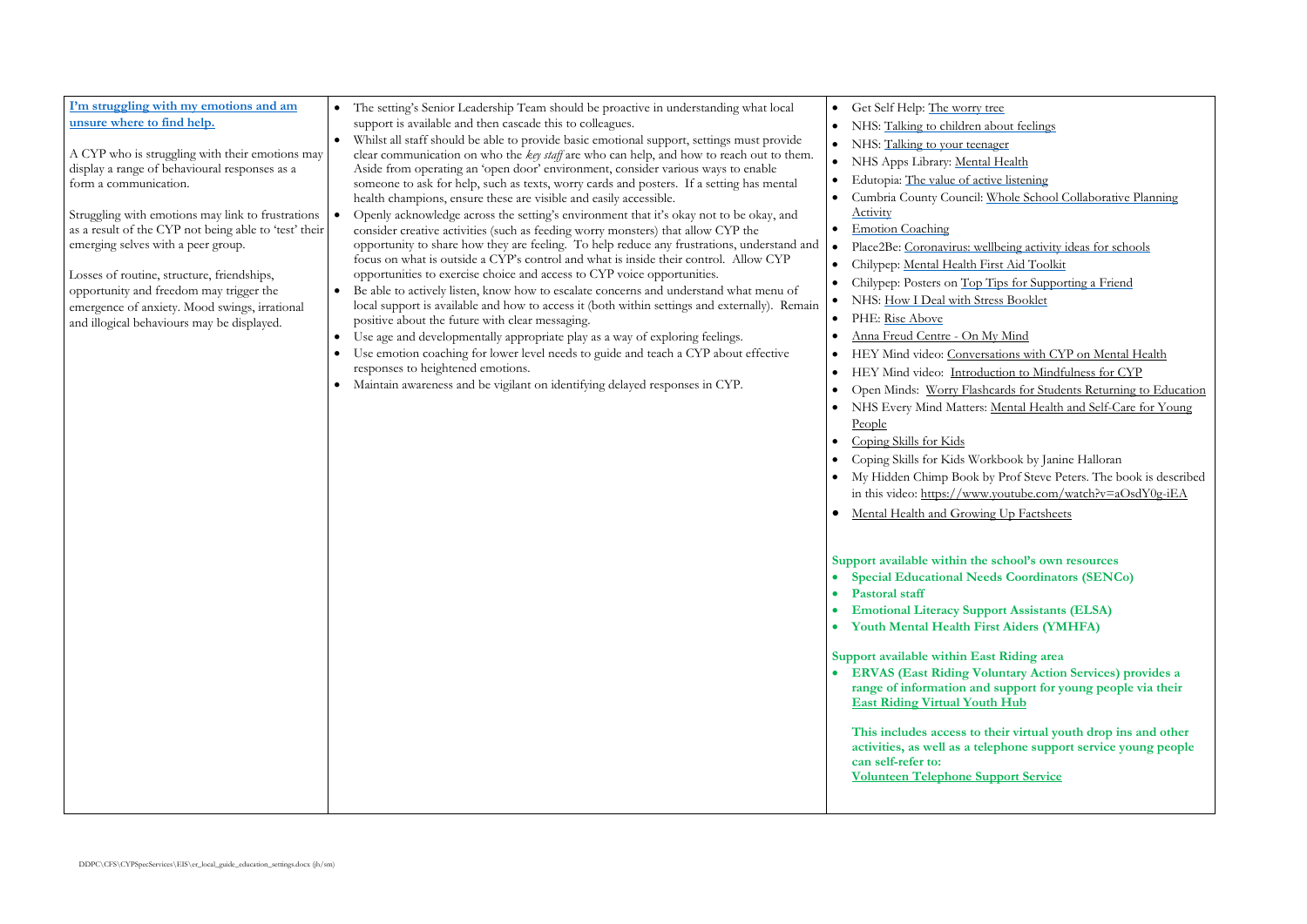**SMASH (Social Mediation and Self-Help) provides bespoke one to one and group-based interventions for children and young pd** to moderate mental health issues. For **more information contact the programme manager, Emma train-sullivan@nhs.net** 

> **koothaloen is a fixed velocity only conselling and wellbeing support service for children and young people. There are forums and articles**  well as counselling sessions. More their website: **Kooth**

 **East Riding Educational Psychology Service has produced guidance to support the emotional wellbeing of CYP. This can**   $\overrightarrow{b}$  and the emotional wellbeing of CYP. **There** is also guidance for families to help support the emotional can be found here: **Supporting the CYP** (For families)

: [12 Days of Positivity](https://www.mentallyhealthyschools.org.uk/media/2292/12-days-of-positivity.pdf)

ools and Training emplate

<span id="page-10-1"></span><span id="page-10-0"></span>

|                                                                                                                                                                                                                                                                                                                                                                                                             |                                                                                                                                                                                                                                                                                                                                                                                                                                                                                                                                                                                                                                                                                                                                                                                                                                                                                                                                                                                   | <b>SMASH (Social Mediati</b><br>to one and group-based<br>people experiencing mil<br>more information contae<br>Train-Sullivan at emma.<br>Kooth is a free online co<br>for children and young p<br>that can be accessed as<br>information is available<br><b>East Riding Educationa</b><br>guidance to support the<br>be found here: Supportin<br>There is also guidance fo<br>wellbeing of CYP. This<br>emotional wellbeing of ( |
|-------------------------------------------------------------------------------------------------------------------------------------------------------------------------------------------------------------------------------------------------------------------------------------------------------------------------------------------------------------------------------------------------------------|-----------------------------------------------------------------------------------------------------------------------------------------------------------------------------------------------------------------------------------------------------------------------------------------------------------------------------------------------------------------------------------------------------------------------------------------------------------------------------------------------------------------------------------------------------------------------------------------------------------------------------------------------------------------------------------------------------------------------------------------------------------------------------------------------------------------------------------------------------------------------------------------------------------------------------------------------------------------------------------|------------------------------------------------------------------------------------------------------------------------------------------------------------------------------------------------------------------------------------------------------------------------------------------------------------------------------------------------------------------------------------------------------------------------------------|
| I'm happier being at home.                                                                                                                                                                                                                                                                                                                                                                                  | Encourage active engagement in education life to normalise this again, focusing on the<br>$\bullet$<br>positives of returning to a setting, such as seeing friends again.<br>Create a safe environment that is nurturing and structured.<br>$\bullet$<br>Engage with parents/carers to find out what worked well at home and how this may be<br>assimilated into returning to education.<br>Send preparatory work materials home in advance.<br>Encourage parents/carers to start the routine of walking/driving to the setting.<br>Re-establish boundaries with consistency.<br>Use age and developmentally appropriate play as a way of exploring feelings.<br>Be alert that some parents/carers may not want to send their child back to a setting and<br>may be influencing their child's behaviour. If this is suspected be prepared to work with<br>parents/carers to understand and address their worries. Taking a positive psychology<br>approach may help reassure them | Childline: Calm Zone<br>$\bullet$<br>Mentally Healthy Schools:<br>$\bullet$                                                                                                                                                                                                                                                                                                                                                        |
| I'm worried that I will be bullied when I<br>return to school because of my family's<br>background.<br>This may relate to concerns about perceptions<br>that a culture or race is to blame for starting<br>Coronavirus and its subsequent spread around<br>the world.<br>This may also link to different communities and<br>ethnic backgrounds being more adversely<br>affected by Coronavirus than others. | Apply existing anti-bullying policies and SLT to take time to reflect on the setting's<br>$\bullet$<br>demographics and understand the local impact that Coronavirus has had.<br>Undertake activities that celebrate differences and promote a cohesive, kind society, such as<br>$\bullet$<br>a paperchain of kindness.<br>Highlight the acts of kindness displayed during the lockdown and promote the continuance<br>$\bullet$<br>of this type of behaviour.                                                                                                                                                                                                                                                                                                                                                                                                                                                                                                                   | Anti-Bullying Alliance: To<br>Paperchain of kindness ter<br>$\bullet$                                                                                                                                                                                                                                                                                                                                                              |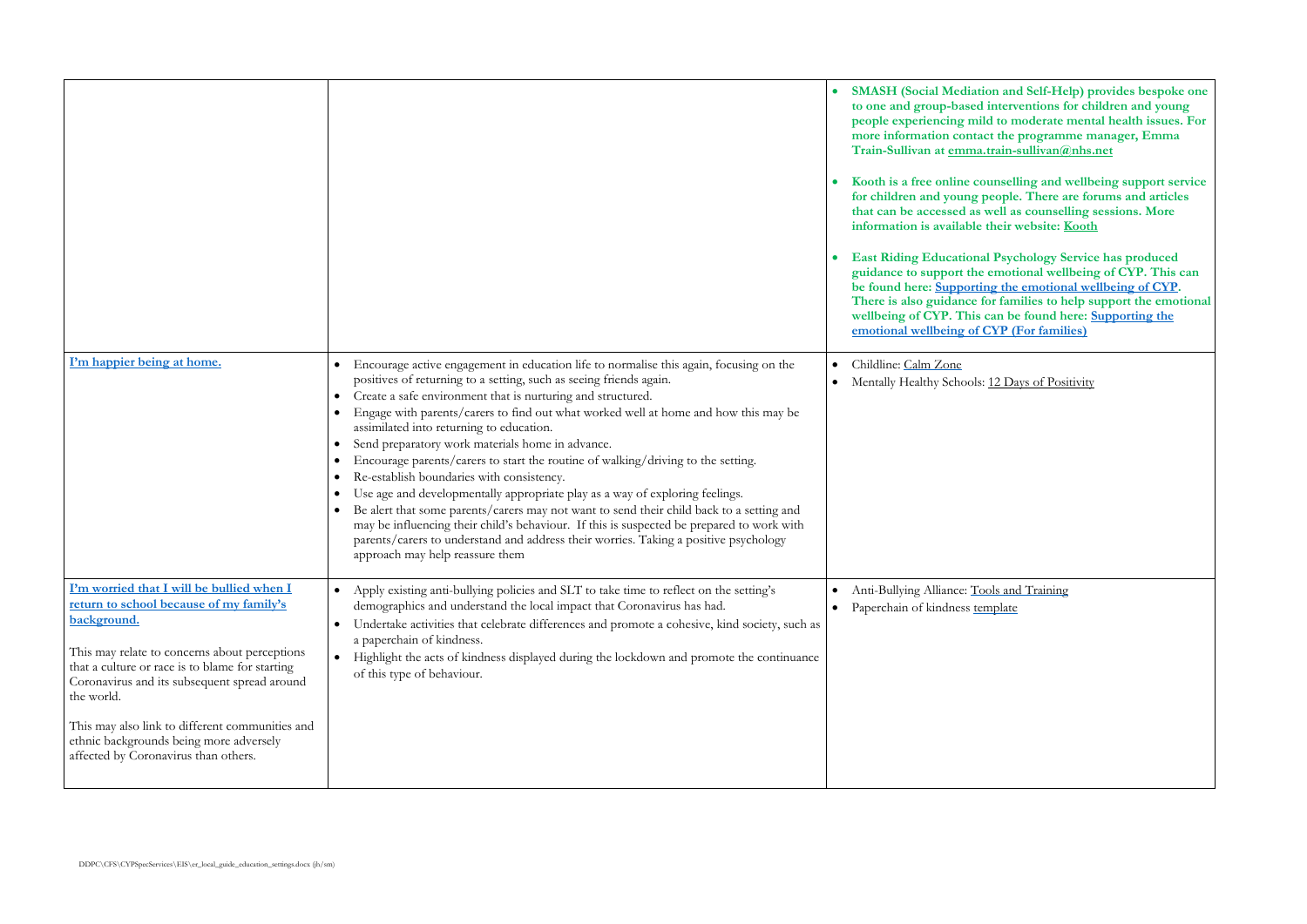go a Long Way ractice for schools during coronavirus

D 19): online education resources ets for children who cannot attend school  $D-19$ )

Tips to Encourage a Positive Attitude in

go a Long Way s activity

tive listening ealthy Schools: [How to start a](https://www.mentallyhealthyschools.org.uk/getting-started/how-to-start-a-conversation-with-a-parentcarer/) conversation

Public Health Agency Cooking after our own and our children's<br>19 er for Generation Covid ur wellbeing

<span id="page-11-2"></span><span id="page-11-1"></span><span id="page-11-0"></span>

| I'm worried I'm now behind in my education.<br>e.g. compared to those who have had more home<br>schooling access and IT access, or those who<br>have continued to attend school.<br>They may be worried about their ability having to<br>do tests/exams again.<br>Some CYP may not want to return because they<br>are worried about an attainment gap.<br>They may have temporarily forgotten how to do<br>certain things that were previously second nature,<br>having not done them for a while.<br>Undue pressure on staff may translate into<br>pressure on pupils, particularly at<br>secondary/GCSE/A-Level.<br>This will also apply as shielded CYP later return<br>to education settings. They may feel particularly<br>behind as their friends/siblings have been able to<br>return.<br>This worry might be acute where a child or<br>young person has had to isolate due to a positive<br>track and trace outcome. | Avoid formal assessments during the transition period; priority should initially be on<br>emotional wellbeing and the transition. Gradually assess learning progress through teacher<br>assessment.<br>Acknowledge that many CYP had less time for doing academic work but avoid using<br>$\bullet$<br>language that indicates a pupil is now 'behind' or has to 'catch-up'. Whilst some core<br>academic subjects may be focussed on, this should be balanced with a 'recovery<br>curriculum'.<br>Focus on sharing and celebrating skills and activities that they have been done during<br>$\bullet$<br>lockdown - this could include crafts, games or new life skills such as cooking, helping with<br>younger children, getting along/sharing with siblings. Reframe these as successes.<br>Hold 'what have we missed' group sessions and phased academic learning to help all reach<br>$\bullet$<br>a fair level.<br>Encourage pupils to take advantage of BBC Bitesize and Quizlet.<br>$\bullet$<br>Consider ways of helping CYP 'catch-up' and prioritise disadvantaged ones. Be aware and<br>$\bullet$<br>sympathetic to CYP who have been disadvantaged through poverty, parental or their own<br>mental wellbeing during this time, bereavement and working parents etc.<br>If applicable, ensure the laptop scheme can remain in place and research the availability of<br>$\bullet$<br>data/WiFi support locally. Blended learning should be made available where appropriate<br>and according to DfE shielding guidance.<br>Be prepared to ensure a CYP who has to isolate at home due to a positive track and trace<br>$\bullet$<br>outcome continues to be supported at home with educational materials and contact with a<br>setting's activities virtually. Support these children through open appreciation that they have<br>been acting responsibly to protect others in the hope this will minimise stigma. | Edutopia: Positive Words go<br>$\bullet$<br>DfE: Remote education prac<br>$(COVID-19)$<br>DfE: Coronavirus (COVID<br>DfE: Get laptops and tablets<br>sue to coronavirus (COVID-<br>Connections Academy: 7 Ti<br>Students                                           |
|------------------------------------------------------------------------------------------------------------------------------------------------------------------------------------------------------------------------------------------------------------------------------------------------------------------------------------------------------------------------------------------------------------------------------------------------------------------------------------------------------------------------------------------------------------------------------------------------------------------------------------------------------------------------------------------------------------------------------------------------------------------------------------------------------------------------------------------------------------------------------------------------------------------------------|----------------------------------------------------------------------------------------------------------------------------------------------------------------------------------------------------------------------------------------------------------------------------------------------------------------------------------------------------------------------------------------------------------------------------------------------------------------------------------------------------------------------------------------------------------------------------------------------------------------------------------------------------------------------------------------------------------------------------------------------------------------------------------------------------------------------------------------------------------------------------------------------------------------------------------------------------------------------------------------------------------------------------------------------------------------------------------------------------------------------------------------------------------------------------------------------------------------------------------------------------------------------------------------------------------------------------------------------------------------------------------------------------------------------------------------------------------------------------------------------------------------------------------------------------------------------------------------------------------------------------------------------------------------------------------------------------------------------------------------------------------------------------------------------------------------------------------------------------------------------------------------------------------------------------------|--------------------------------------------------------------------------------------------------------------------------------------------------------------------------------------------------------------------------------------------------------------------|
| I'm not sure what impact this will have on my<br>future.                                                                                                                                                                                                                                                                                                                                                                                                                                                                                                                                                                                                                                                                                                                                                                                                                                                                     | Be transparent about the curriculum; CYP will feel like they have lost time in learning so<br>$\bullet$<br>explain how these gaps are being addressed. Some gaps will include missing work<br>experience opportunities as well as exams.<br>Acknowledge these fears with understanding and empathy. Avoid quickly making<br>$\bullet$<br>assumptions and if age appropriate know how to sign-post to career advice.<br>Focus on successes during lockdown, such as any new life skills.<br>$\bullet$<br>Emotional support should be provided for those returning to re-sit exams, particularly for<br>$\bullet$<br>university places.                                                                                                                                                                                                                                                                                                                                                                                                                                                                                                                                                                                                                                                                                                                                                                                                                                                                                                                                                                                                                                                                                                                                                                                                                                                                                            | Edutopia: Positive Words go<br>YoungMinds: Hope Clouds<br>$\bullet$                                                                                                                                                                                                |
| My parents/carers need some support.                                                                                                                                                                                                                                                                                                                                                                                                                                                                                                                                                                                                                                                                                                                                                                                                                                                                                         | • Be aware of what help is available locally for families and how to signpost to it, e.g.<br>parent/carer groups.<br>Take advantage of opportunities to ask parents/carers how they are, be able to listen<br>$\bullet$<br>empathetically and ensure adequate and up to date signposting (such as website links and<br>leaflets) on issues is available, such as; financial difficulties, food banks, debt, mental health,<br>substance misuse, domestic violence. Be able to explain what a recession is in clear, simple<br>language that does not heighten anxiety.<br>Help the CYP to manage their worries, actively listen and reassure them that family units can<br>$\bullet$<br>still be strong, positive environments during hardships. Help them appreciate simple things<br>in life that are often free.                                                                                                                                                                                                                                                                                                                                                                                                                                                                                                                                                                                                                                                                                                                                                                                                                                                                                                                                                                                                                                                                                                              | Childline: Money issues<br>Edutopia: The value of activ<br>Anna Freud - Mentally Hea<br>$\bullet$<br>with parents<br>Public Health Agency: Loc<br>emotions during COVID-19<br><b>UNICEF UK: Food Power</b><br>$\bullet$<br>Mind: Coronavirus and your<br>$\bullet$ |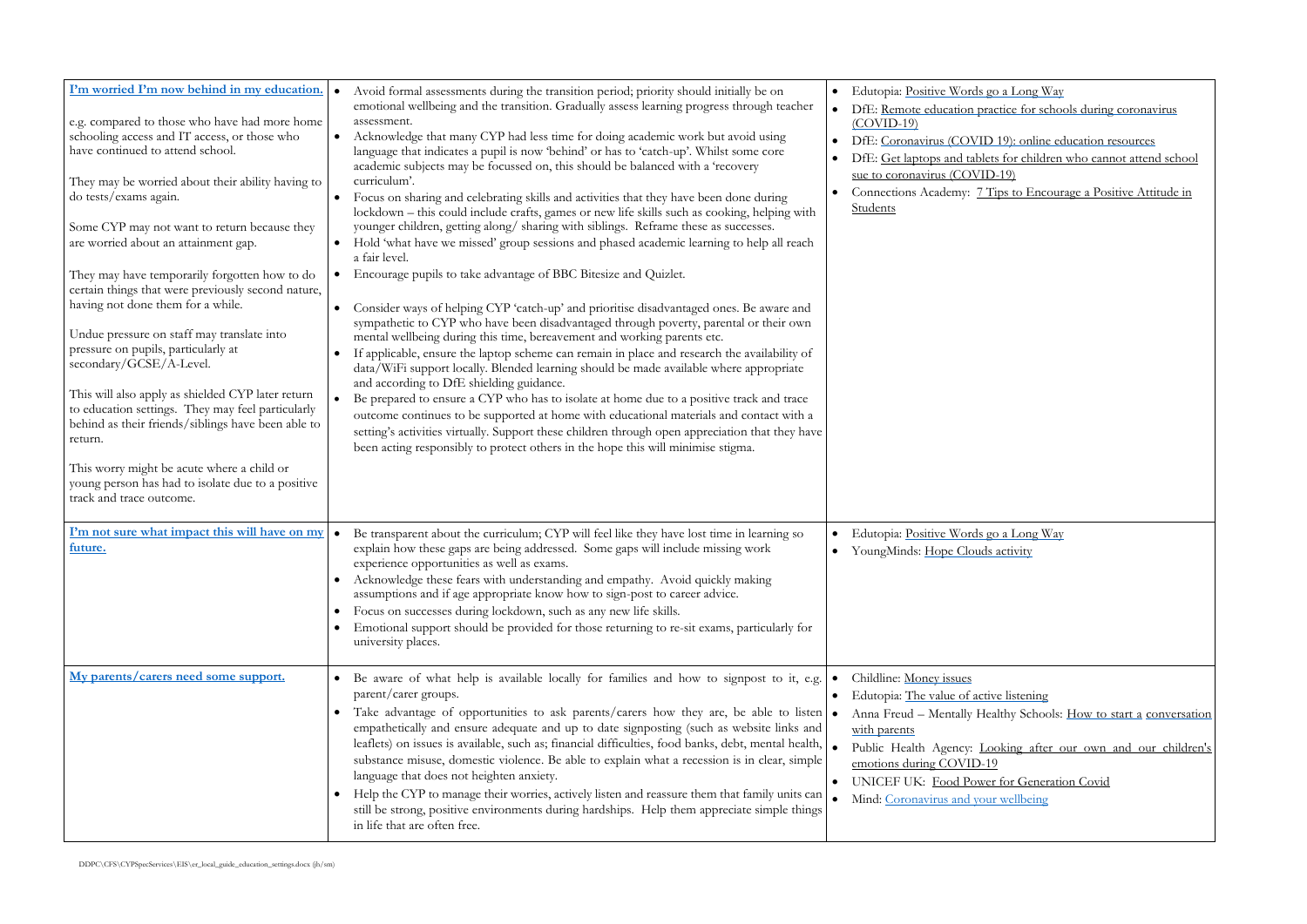| Support for parents/carers in<br>· ERVAS provides a range<br>for parents and carers via<br>For more information see<br>volunteenplus@ervas.org.<br><b>FISH (Families Informati</b><br>$\bullet$<br>information and advice or<br>wellbeing as well as signp<br>parents. For more informa<br>Hub or email fish@eastric<br>The East Yorkshire Food<br>$\bullet$<br>nutritionally balanced em<br><b>East Riding. For informat</b><br>The East Riding Food Po<br>$\bullet$<br>support for families. They<br>website as well as recipes<br>information see East Ridi<br>Domestic violence and ab<br>$\bullet$<br>provide information and s<br>as how to make a referral<br><b>Domestic Violence Adult</b><br><b>FRANK</b> provides help and<br>$\bullet$<br>substances or who are sup<br>information see FRANK<br>The East Riding Partners<br>$\bullet$ |
|---------------------------------------------------------------------------------------------------------------------------------------------------------------------------------------------------------------------------------------------------------------------------------------------------------------------------------------------------------------------------------------------------------------------------------------------------------------------------------------------------------------------------------------------------------------------------------------------------------------------------------------------------------------------------------------------------------------------------------------------------------------------------------------------------------------------------------------------------|
|                                                                                                                                                                                                                                                                                                                                                                                                                                                                                                                                                                                                                                                                                                                                                                                                                                                   |
|                                                                                                                                                                                                                                                                                                                                                                                                                                                                                                                                                                                                                                                                                                                                                                                                                                                   |
|                                                                                                                                                                                                                                                                                                                                                                                                                                                                                                                                                                                                                                                                                                                                                                                                                                                   |
|                                                                                                                                                                                                                                                                                                                                                                                                                                                                                                                                                                                                                                                                                                                                                                                                                                                   |
|                                                                                                                                                                                                                                                                                                                                                                                                                                                                                                                                                                                                                                                                                                                                                                                                                                                   |
|                                                                                                                                                                                                                                                                                                                                                                                                                                                                                                                                                                                                                                                                                                                                                                                                                                                   |
|                                                                                                                                                                                                                                                                                                                                                                                                                                                                                                                                                                                                                                                                                                                                                                                                                                                   |
|                                                                                                                                                                                                                                                                                                                                                                                                                                                                                                                                                                                                                                                                                                                                                                                                                                                   |
|                                                                                                                                                                                                                                                                                                                                                                                                                                                                                                                                                                                                                                                                                                                                                                                                                                                   |
|                                                                                                                                                                                                                                                                                                                                                                                                                                                                                                                                                                                                                                                                                                                                                                                                                                                   |
|                                                                                                                                                                                                                                                                                                                                                                                                                                                                                                                                                                                                                                                                                                                                                                                                                                                   |
|                                                                                                                                                                                                                                                                                                                                                                                                                                                                                                                                                                                                                                                                                                                                                                                                                                                   |
|                                                                                                                                                                                                                                                                                                                                                                                                                                                                                                                                                                                                                                                                                                                                                                                                                                                   |
|                                                                                                                                                                                                                                                                                                                                                                                                                                                                                                                                                                                                                                                                                                                                                                                                                                                   |
|                                                                                                                                                                                                                                                                                                                                                                                                                                                                                                                                                                                                                                                                                                                                                                                                                                                   |
|                                                                                                                                                                                                                                                                                                                                                                                                                                                                                                                                                                                                                                                                                                                                                                                                                                                   |
|                                                                                                                                                                                                                                                                                                                                                                                                                                                                                                                                                                                                                                                                                                                                                                                                                                                   |
|                                                                                                                                                                                                                                                                                                                                                                                                                                                                                                                                                                                                                                                                                                                                                                                                                                                   |
|                                                                                                                                                                                                                                                                                                                                                                                                                                                                                                                                                                                                                                                                                                                                                                                                                                                   |
|                                                                                                                                                                                                                                                                                                                                                                                                                                                                                                                                                                                                                                                                                                                                                                                                                                                   |
|                                                                                                                                                                                                                                                                                                                                                                                                                                                                                                                                                                                                                                                                                                                                                                                                                                                   |
|                                                                                                                                                                                                                                                                                                                                                                                                                                                                                                                                                                                                                                                                                                                                                                                                                                                   |
|                                                                                                                                                                                                                                                                                                                                                                                                                                                                                                                                                                                                                                                                                                                                                                                                                                                   |
|                                                                                                                                                                                                                                                                                                                                                                                                                                                                                                                                                                                                                                                                                                                                                                                                                                                   |
|                                                                                                                                                                                                                                                                                                                                                                                                                                                                                                                                                                                                                                                                                                                                                                                                                                                   |
|                                                                                                                                                                                                                                                                                                                                                                                                                                                                                                                                                                                                                                                                                                                                                                                                                                                   |
|                                                                                                                                                                                                                                                                                                                                                                                                                                                                                                                                                                                                                                                                                                                                                                                                                                                   |
|                                                                                                                                                                                                                                                                                                                                                                                                                                                                                                                                                                                                                                                                                                                                                                                                                                                   |
| for those worried about su                                                                                                                                                                                                                                                                                                                                                                                                                                                                                                                                                                                                                                                                                                                                                                                                                        |
| see The East Riding Part                                                                                                                                                                                                                                                                                                                                                                                                                                                                                                                                                                                                                                                                                                                                                                                                                          |
|                                                                                                                                                                                                                                                                                                                                                                                                                                                                                                                                                                                                                                                                                                                                                                                                                                                   |
| <b>Citizens Advice Bureau H</b><br>$\bullet$                                                                                                                                                                                                                                                                                                                                                                                                                                                                                                                                                                                                                                                                                                                                                                                                      |
| on support on a number of                                                                                                                                                                                                                                                                                                                                                                                                                                                                                                                                                                                                                                                                                                                                                                                                                         |
| <b>Advice Hull and East Rid</b>                                                                                                                                                                                                                                                                                                                                                                                                                                                                                                                                                                                                                                                                                                                                                                                                                   |
|                                                                                                                                                                                                                                                                                                                                                                                                                                                                                                                                                                                                                                                                                                                                                                                                                                                   |
| <b>Hull and East Yorkshire I</b><br>$\bullet$                                                                                                                                                                                                                                                                                                                                                                                                                                                                                                                                                                                                                                                                                                                                                                                                     |
|                                                                                                                                                                                                                                                                                                                                                                                                                                                                                                                                                                                                                                                                                                                                                                                                                                                   |
|                                                                                                                                                                                                                                                                                                                                                                                                                                                                                                                                                                                                                                                                                                                                                                                                                                                   |

**East Riding** 

of information and access to support **for their East Riding Virtual Youth Hub. For more information see [Information for Parents](https://www.ervas.org.uk/youngpeople/information-for-parents/) or email [volunteenplus@ervas.org.uk](mailto:volunteenplus@ervas.org.uk)**

**FISH (FIGURE)** can provide **information and advice on financial difficulties, health and where we** signify a support for *urther help and support for* **parents. For more information see [Families Information Service](https://fishwebsearch.eastriding.gov.uk/fishwebsearch/)  ding.gov.uk** 

**The East Yourkally Share East Yourk** is based in Beverley and provides **number 1** are set of the parcels for families in **East Riding. For information see [East Yorkshire Foodbank](https://eastyorkshire.foodbank.org.uk/)**

**The East Provide ERFPA) provide** have a list of foodbanks on their **that can families can follow. For more ing Food Poverty Alliance** 

**Drivioler violet and abuse partnership East Riding Council provide information and support for parents and carers as well as how to make a referral for support. [East Riding Council](https://www.eastriding.gov.uk/living/crime-and-community-safety/domestic-violence/domestic-violence-adult-services/)  Services** 

 **FRANK provides help and advice for those who misuse**  pporting those who do. For **Open Access Service East Riding** 

**The East Ridge Paradish Provides information and support** *for those for more information* **nership** 

**Full and East Riding provides advice of matters including debt. See Citizens [Advice Hull and East Riding](http://www.hullandeastridingcab.org.uk/) or telephone 01482 226 859** 

**Mind**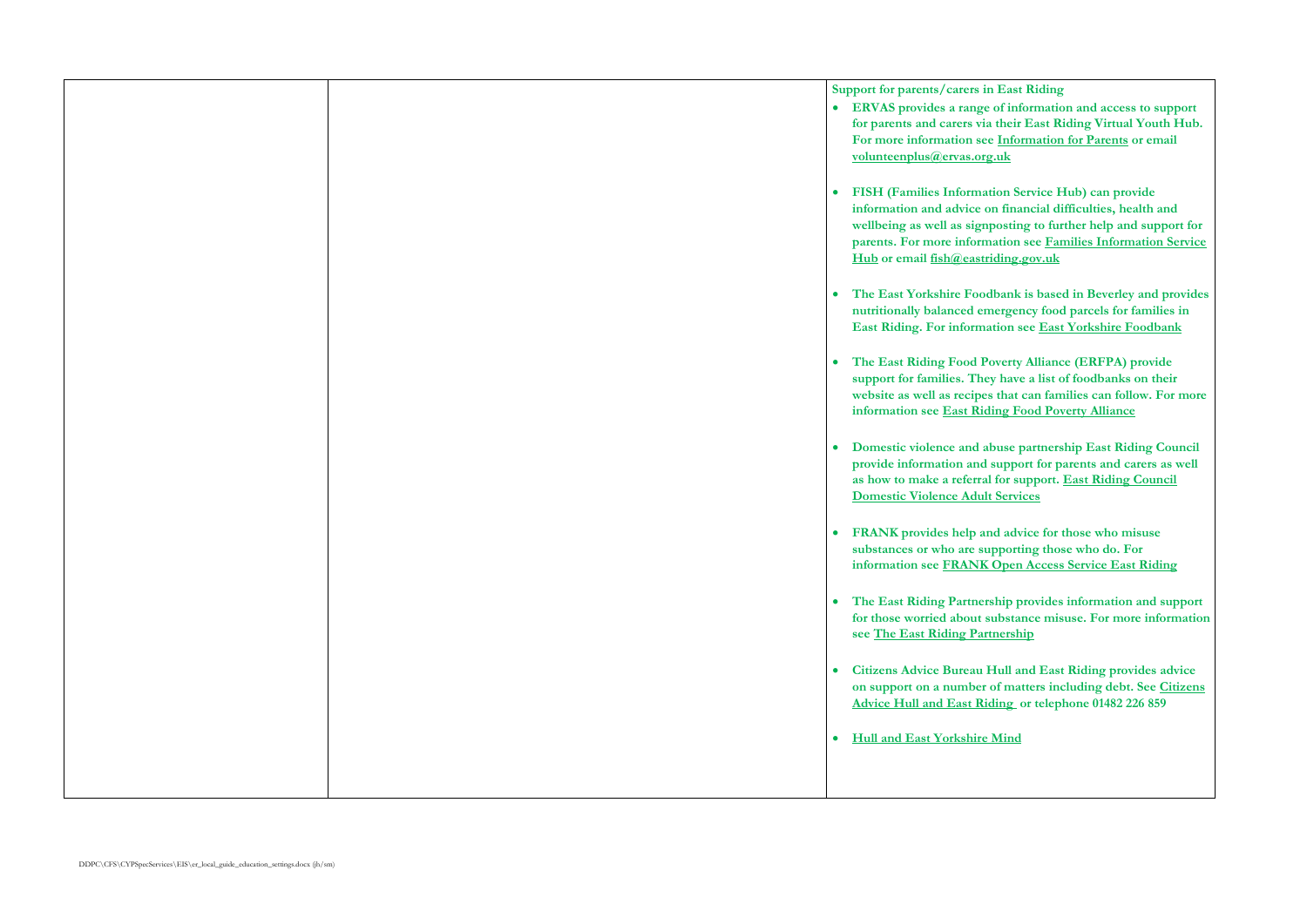flict and family tension during [coronavirus](https://www.nspcc.org.uk/keeping-children-safe/support-for-parents/arguments-conflict-family-tension-coronavirus-lockdown/)

th separated parents

y emotions and am unsure where to find

uestions please seek advice from the school don@nhs.net

# **Guidance and Resources**

Activity for Year 6 Pupils Feet: Transitioning to Secondary [School](https://youngminds.org.uk/resources/school-resources/find-your-feet-transitioning-to-secondary-school/) althy Schools: [Transitions](https://www.mentallyhealthyschools.org.uk/risks-and-protective-factors/school-based-risk-factors/transitions/?searchTerm=school+transition)

**Secondary School** sity NHS Foundation Trust: Moving on to

School Life After Lockdown at If Cards

<span id="page-13-1"></span><span id="page-13-0"></span>

| I'm worried about my family because they<br>have been arguing more. | Refer to the reducing parental conflict agenda.<br>Training for professionals on supporting parents is available.<br>Reassuringly acknowledge that some increased friction between family members is typical<br>during this time.<br>Help and encourage children to use the time at school as 'respite' from challenging<br>relationships and to enjoy playing and socialising with their friends. | NSPCC: Arguments, confl<br>Relate<br>YoungMinds: Contact with                                   |
|---------------------------------------------------------------------|----------------------------------------------------------------------------------------------------------------------------------------------------------------------------------------------------------------------------------------------------------------------------------------------------------------------------------------------------------------------------------------------------|-------------------------------------------------------------------------------------------------|
| I'm worried about having to do a COVID test<br>regularly            | Talk to the young person about the testing and why this is important and acknowledge their  <br>worries about this.                                                                                                                                                                                                                                                                                | See I'm struggling with my<br>help.<br>For any medical related qu<br>nursing team - denise.purd |

<span id="page-13-2"></span>Some CYP who weren't vulnerable prior to settings closing, may have since become vulnerable, for a variety of reasons. It is therefore recommended that settings do not assume a CYP's vulnerability status when they return to education. It is also acknowledged that some CYP have been able to continue attending education and receive support because of their pre-existing vulnerabilities. However, the prevalence and severity of many vulnerabilities may have increased due to COVID-19. For many of the following groups education settings will already have policies and strategies in place for supporting them and these should form the foundation for the response to the needs.

# **7. [Additional considerations for groups of children and young people likely to be experiencing additional vulnerability](#page-0-6)**

<span id="page-13-3"></span>

| <b>Missed Transitions</b>                                                                                                                                                                                                                                                                                                                                                                                                                                                                                                                                                                                                                                  | Response                                                                                                                                                                                                                                                                                                                                                                                                                                                                                                                                                                                                                                                                                                                                                                                                                                                                                                                                                                                              | <b>Useful Links, 0</b>                                                                                                                                                                                                                                           |
|------------------------------------------------------------------------------------------------------------------------------------------------------------------------------------------------------------------------------------------------------------------------------------------------------------------------------------------------------------------------------------------------------------------------------------------------------------------------------------------------------------------------------------------------------------------------------------------------------------------------------------------------------------|-------------------------------------------------------------------------------------------------------------------------------------------------------------------------------------------------------------------------------------------------------------------------------------------------------------------------------------------------------------------------------------------------------------------------------------------------------------------------------------------------------------------------------------------------------------------------------------------------------------------------------------------------------------------------------------------------------------------------------------------------------------------------------------------------------------------------------------------------------------------------------------------------------------------------------------------------------------------------------------------------------|------------------------------------------------------------------------------------------------------------------------------------------------------------------------------------------------------------------------------------------------------------------|
| I don't feel prepared to start a new school<br>or transition between years.<br>This may also apply to military families, for<br>whom many postings have been put on hold<br>and the uncertainties of when school moves<br>may occur are causing additional stresses and<br>anxieties.<br>This includes temporarily making option<br>choices for a local school and then being<br>unable to choose the same options when<br>posted to a different school.<br>There are also concerns from military families<br>about being able to access local schools when<br>they have been reposted due to the effect of<br>social distancing and COVID on class sizes. | Review existing school to school transition procedures and consider how these can be<br>enhanced or supplemented with additional information, including a focus on promoting an<br>emotionally healthy environment. Additional information may include offering CYP the<br>opportunity to create a personalised transition passport.<br>In preparation, hold virtual meetings and tours with parents/carers and the CYP which<br>introduce a setting's key members of staff, teachers if possible, and new premises.<br>Create videos/short films about transitions (considering peer to peer perspectives) and<br>consider developing other materials that CYP can use.<br>No formal curriculum lessons should be conducted to start with; rather time should be<br>provided to establish relationships and friendships, such as class building (team building)<br>sessions.<br>Enable befriending opportunities/buddies from older children.<br>Liaise with the setting's emotional wellbeing staff | Young Minds: Transitions /<br>Young Minds: Find Your F<br>Anna Freud - Mentally Hea<br>Childline: Moving schools<br>Barnardo's: Stepping into S<br>Dorset HealthCare Univers<br>secondary school video<br>Barnardo's: Returning to S<br>ELSA Support: Year 6 Wha |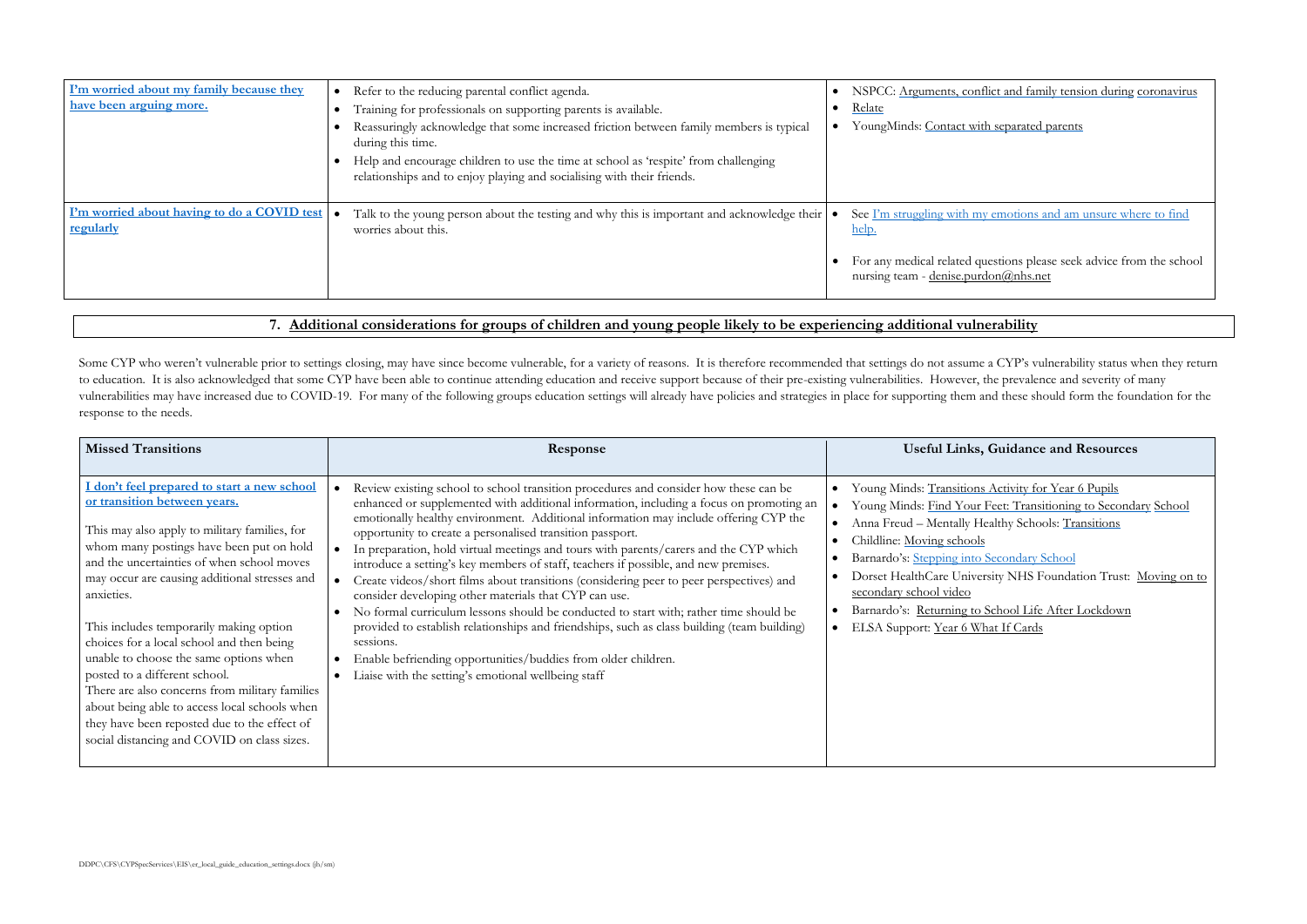<u>isions</u> nt living

Advice provides information on where **the get as well as signposting to the National Careers Advice** 

**The Youth & Community Development Support Algebra School of Transport, Normandy Barracks, Leconfield) provide support for children and young people from military backgrounds**

.<br><u>iving</u>

### **Support in East Ridge in**

 **ERVAS can provide 1:1 support to young people via their youth projects, including volunteering and social action opportunities, as well as engage them in their virtual youth activities and potential real world activities as the lockdown eases. For more information System System System** System System <u>v.uk</u>

**Les career information, including information about apprenticeships. For more information see**

**The Support for emotional wellbeing.** found at **Thirteen** 

<span id="page-14-1"></span><span id="page-14-0"></span>

| I'm anxious about having to return to re-<br>sit an exam.<br>Aside from lack of closure and unfinished<br>endings, some young people may be<br>unexpectedly returning to re-sit exams and<br>additional emotional support may be required<br>at this time. They may have been away from<br>learning for some months and preparing for a<br>re-sit may cause heightened anxiety. | Provide transition and career advice as appropriate, and signpost to Connexions if<br>locally possible.<br>Local Authorities should ensure website and careers signposting information is up to<br>date.<br>Just as in school to school transitions, young people may be moving on into<br>apprenticeships and partnership working with these providers and can equip them to<br>receive a young person and support their emotional wellbeing.                                                                                                                    | Childline: Your future<br>$\bullet$<br>Childline: Making decis<br>MindMate: Independen<br><b>East Riding Services</b><br><b>East Riding Careers A</b><br>to get advice and supp<br><b>National Careers webs</b><br>for more information.<br>The Army and Welfare<br><b>Support Workers (Def</b><br><b>Barracks, Leconfield)</b><br>young people from mi                                                                                                           |
|---------------------------------------------------------------------------------------------------------------------------------------------------------------------------------------------------------------------------------------------------------------------------------------------------------------------------------------------------------------------------------|-------------------------------------------------------------------------------------------------------------------------------------------------------------------------------------------------------------------------------------------------------------------------------------------------------------------------------------------------------------------------------------------------------------------------------------------------------------------------------------------------------------------------------------------------------------------|-------------------------------------------------------------------------------------------------------------------------------------------------------------------------------------------------------------------------------------------------------------------------------------------------------------------------------------------------------------------------------------------------------------------------------------------------------------------|
| didn't feel prepared to leave school.                                                                                                                                                                                                                                                                                                                                           | Provide opportunities for 'goodbyes' and endings. These may have to be virtually in<br>$\bullet$<br>compliance with social distancing but consider hosting virtual proms and the creation of<br>year books.<br>Provide transition and career advice as appropriate, and signpost to Connexions if locally<br>possible.<br>Just as in school to school transitions, young people may be moving on into<br>apprenticeships and partnership working with these providers can equip the providers to<br>receive a young person and support their emotional wellbeing. | Childline: Your future<br>$\bullet$<br>Childline: Making decisions<br>MindMate: Independent Liv<br>$\bullet$<br>Support available in East Rid<br><b>ERVAS</b> can provide 1:1 su<br>projects, including volunt<br>as well as engage them in<br>potential real world activi<br>information see ERVAS V<br>volunteenplus@ervas.org<br>Log on, Move on provide<br>information about appren<br>Log on Move on<br>Thirteen website provides<br>More information can be |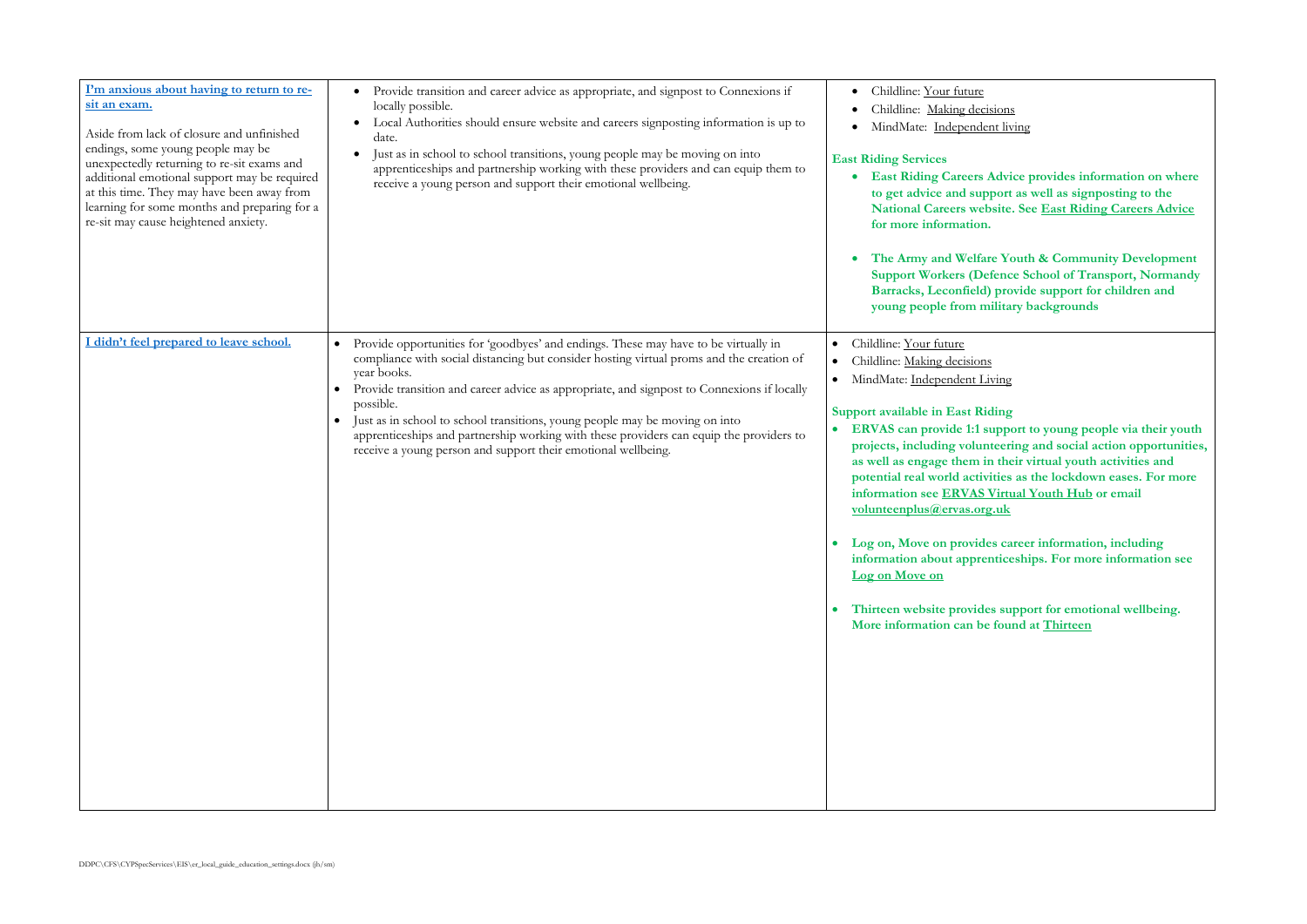g children through coronavirus ent Training for Schools ons on loss and bereavement with the coronavirus and [bereavement](https://togetherinmind.nhs.uk/wp-content/uploads/2020/04/Oxford-Health-Coronavirus-and-Bereavement-Copy-Copy.pdf)

a child with grief and loss during the

of or children <u>r young people</u> etwork: Growing in Grief Awareness

are Trust: Saying Goodbye When Book

 $\text{org}/$ te of Cruse bereavement  $g.uk/$ ing children and young people with between online chat via the website)

# **Exices**

**Mind: [Dealing with a bereavement](https://www.heymind.org.uk/how-we-can-help/one-to-one-support-2/people-experiencing-a-bereavement/)** 

**Hulle Bereavement Care offer information a** have suffered a bereavement. Email **ik** for more information

**Wellbeing website contains links to streavement. For more information see East** Ridder

<span id="page-15-0"></span>

| <b>Experiencing loss and bereavement</b>                                                                                                                                    | Response                                                                                                                                                                                                                                                                                                                                                                                                                                                                                                                                                                                                                                                                                                                                                                                                            | <b>Useful Links, Guidance and Resources</b>                                                                                                                                                                                                                                                                                                                                                                                                                                                                                                                                                                                 |
|-----------------------------------------------------------------------------------------------------------------------------------------------------------------------------|---------------------------------------------------------------------------------------------------------------------------------------------------------------------------------------------------------------------------------------------------------------------------------------------------------------------------------------------------------------------------------------------------------------------------------------------------------------------------------------------------------------------------------------------------------------------------------------------------------------------------------------------------------------------------------------------------------------------------------------------------------------------------------------------------------------------|-----------------------------------------------------------------------------------------------------------------------------------------------------------------------------------------------------------------------------------------------------------------------------------------------------------------------------------------------------------------------------------------------------------------------------------------------------------------------------------------------------------------------------------------------------------------------------------------------------------------------------|
| I'm sad because a family member or<br>someone very close to me has died.<br>This may be a friend, a neighbour, a member<br>of the setting community or a friend's relative. | Identify and promote (e.g. through posters around a setting) key adults who can be<br>emotionally available to listen and signpost to further support if needed.<br>Settings may wish to hold a formal act of remembrance as a community. This could take a<br>wide range of forms, such as a whole school clap or moments of silence dedicated to those<br>who have died. Be aware of how different cultures approach grief and bereavement.<br>Senior Leadership Team to ensure they are aware of any bereavement helplines or local<br>services.<br>Allow a CYP to express their feelings their own way, whilst attentively listening and letting<br>$\bullet$<br>them know that grieving and crying is okay. Use age and developmentally appropriate play<br>or arts and crafts as a way of exploring feelings. | Winston's Wish: Supporting children thro<br>Winston's Wish: Bereavement Training fo<br>Winston's Wish: PSHE lessons on loss an<br>$\bullet$<br>Together in Mind: Coping with the coron<br>Talking about Loss<br>Young Minds: Supporting a child with grid<br>Covid-19 pandemic<br>Sudden: Bereavement help for children<br>$\bullet$<br>The Good Grief Trust: For young people<br>Childhood Bereavement Network: Grow<br>Whole School Framework<br>Belfast Health and Social Care Trust: Sayi<br>Someone Special Dies - E-Book<br><b>National Bereavement Services</b><br>Child Bereavement UK:<br>Helpline: 0800 02 888 40 |
|                                                                                                                                                                             |                                                                                                                                                                                                                                                                                                                                                                                                                                                                                                                                                                                                                                                                                                                                                                                                                     | https://www.childbereavementuk.org/<br>Winstons Wish:<br>Helpline: 08088 020 021<br>https://www.winstonswish.org/<br>Hope Again – Youth website of Cruse bea<br>https://www.hopeagain.org.uk/<br>Grief Encounter – supporting children an<br>bereavement (including providing online<br>Helpline: 0808 802 0111<br>https://www.griefencounter.org.uk/                                                                                                                                                                                                                                                                       |
|                                                                                                                                                                             |                                                                                                                                                                                                                                                                                                                                                                                                                                                                                                                                                                                                                                                                                                                                                                                                                     | <b>East Riding Bereavement Services</b><br>Hull and East Yorkshire Mind: Dealin<br><b>Hull and East Riding Cruse Bereavem</b><br>and support for those who have suffere<br>support.hull@cruse.org.uk for more in<br><b>East Riding Health and Wellbeing well</b><br>support and advice on bereavement. F<br><b>East Riding Health and Wellbeing</b>                                                                                                                                                                                                                                                                         |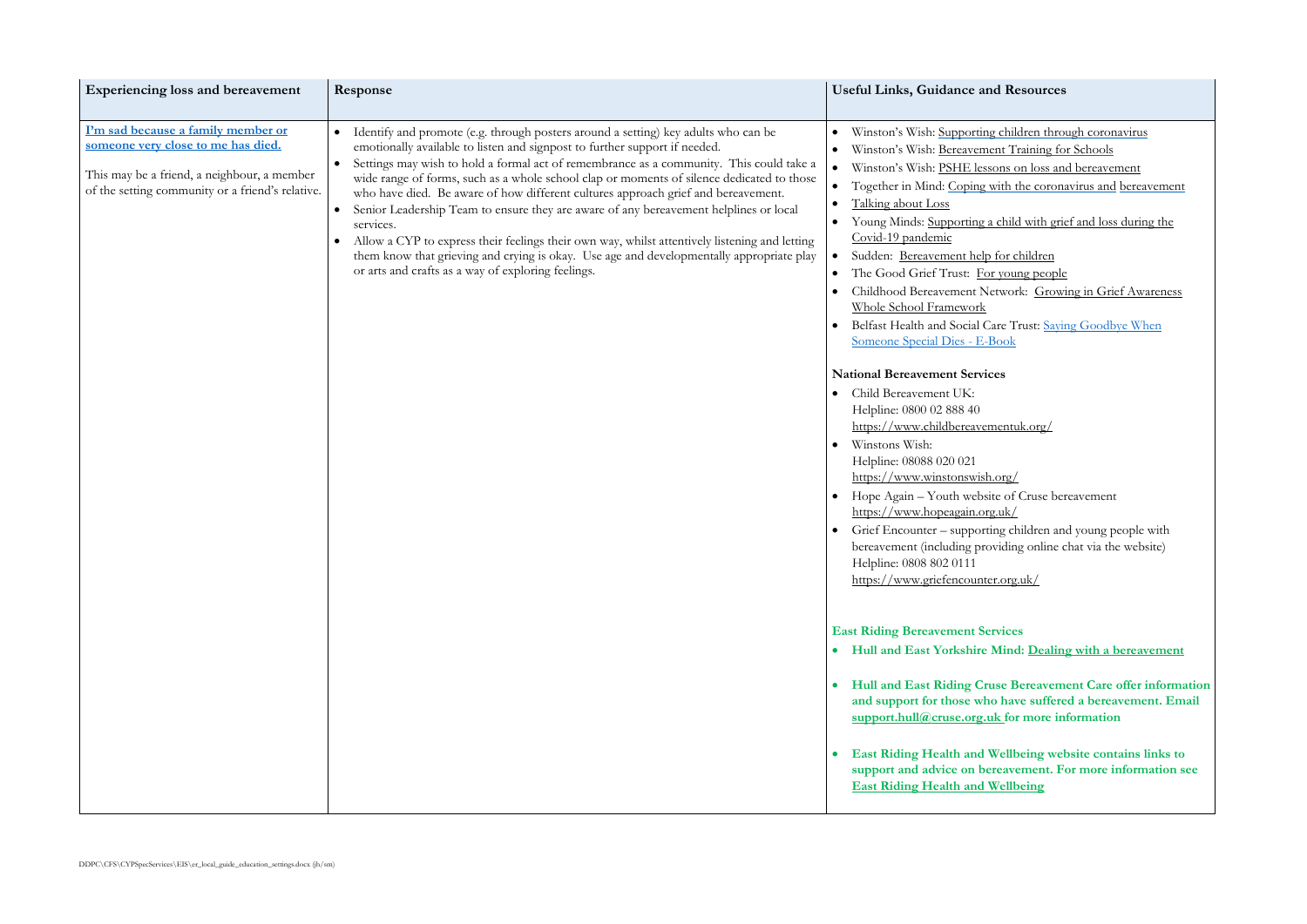**Preferently running bereavement groups for formula for children and young people. They have sessions for 6-11 year** and they are currently taking new **rmation on the groups you can telephone 01482 785745 or email children@dovehouse.org.uk**

support to young people via their youth **project shares** in their virtual youth activities **activities as the lockdown eases. For RVAS Virtual Youth Hub** or email

**Hulle Bereavement Care offer information ho have suffered a bereavement. Email support[.hull@cruse.org.uk](mailto:hull@cruse.org.uk)**

**EXECUTE: EXECUTE: EXECUTE: EXECUTE: EXECUTE: EXECUTE:**  $\frac{1}{2}$ **support Conservanty East Riding Health and** 

re currently running bereavement groups **for formula for children and young people. They have sessions for 6-11 year** and they are currently taking new **rmation on the groups you can telephone 01482 785745 or email children@dovehouse.org.uk**

ources Inderstanding identity

op group via the Thirteen website:

**social and support group run by Corren Project for 11-19 year olds. For mergentle information see the website:** Cornerhouse

<span id="page-16-2"></span><span id="page-16-1"></span><span id="page-16-0"></span>

|                                                                                                                                                                                                                                                                                                                                                                         |                                                                                                                                                                                                                                                                                                                                                                                                           | Dove House Hospice are currently run<br>$\bullet$<br>for children and young people. They h<br>olds and 12-17 year olds and they are co<br>referrals. For more information on the<br>01482 785745 or email children@doveh                                                                                                                                                                                                                                                                     |
|-------------------------------------------------------------------------------------------------------------------------------------------------------------------------------------------------------------------------------------------------------------------------------------------------------------------------------------------------------------------------|-----------------------------------------------------------------------------------------------------------------------------------------------------------------------------------------------------------------------------------------------------------------------------------------------------------------------------------------------------------------------------------------------------------|----------------------------------------------------------------------------------------------------------------------------------------------------------------------------------------------------------------------------------------------------------------------------------------------------------------------------------------------------------------------------------------------------------------------------------------------------------------------------------------------|
| I'm worried what others will think about<br>me; will they want to avoid me?<br>This may link to feelings of being stigmatised<br>or awareness of social media behaviours<br>around judging people because they are<br>'unclean', not having washed their hands<br>enough.                                                                                               | Hold activities to promote social connectiveness.<br>$\bullet$<br>Model inclusive language and behaviours such as 'our class'.<br>$\bullet$<br>Hold assembly/whole setting work on loss in the community and displaying kindness.<br>$\bullet$<br>Adhere to anti-bullying policies if needed.<br>Help bereaved CYP connect with each other, perhaps across year groups to form a peer<br>support network. | <b>East Riding Services</b><br>ERVAS can provide 1:1 support to your<br>projects, as well as engage them in the<br>and potential real world activities as th<br>more information see ERVAS Virtual Y<br>detty@ervas.org.uk                                                                                                                                                                                                                                                                   |
| I'm worried to leave my family member<br>alone after a family member has died.                                                                                                                                                                                                                                                                                          | Provide reassurance and opportunities to connect with that family member, e.g. a phone<br>$\bullet$<br>call.<br>Be able to signpost the bereaved family member to local support as relevant, including<br>$\bullet$<br>bereavement support.                                                                                                                                                               | <b>East Riding Services</b><br><b>Hull and East Riding Cruse Bereavem</b><br>and support for those who have suffere<br>support.hull@cruse.org.uk<br><b>East Riding Health and Wellbeing well</b><br>support and advice on bereavement $E_3$<br><b>Wellbeing - Bereavement</b><br>Dove House Hospice are currently run<br>for children and young people. They h<br>olds and 12-17 year olds and they are co<br>referrals. For more information on the<br>01482 785745 or email children@doveh |
| <b>Other Groups</b>                                                                                                                                                                                                                                                                                                                                                     | Response                                                                                                                                                                                                                                                                                                                                                                                                  | <b>Useful Links, Guidance and Resources</b>                                                                                                                                                                                                                                                                                                                                                                                                                                                  |
| LGBTQ2+ (including Lesbian, Gay,<br>Bisexual, Transgender,<br><b>Queer/Questionning and other members</b><br>of the LGBTQ community)<br>I've been able to be 'myself' whilst home<br>and am scared to do this back in school.<br>Some (not all) are able to 'be themselves' at<br>home, but not in school and vice versa. The<br>switch between environments for longer | Apply existing inclusion policies and initiatives.<br>Be able to signpost and enable access to support.                                                                                                                                                                                                                                                                                                   | The Be You Project: Resources<br>$\bullet$<br>Step Out Project video: Understanding ide<br><b>East Riding Services</b><br>The East Riding Lollipop group via th<br>Thirteen<br>Step out group online – social and sup                                                                                                                                                                                                                                                                        |
| interrupted periods of time may cause higher<br>anxiety than pre-Coronavirus.                                                                                                                                                                                                                                                                                           |                                                                                                                                                                                                                                                                                                                                                                                                           | <b>Cornerhouse and the Warren Project for</b><br>more information see the website: Cor.                                                                                                                                                                                                                                                                                                                                                                                                      |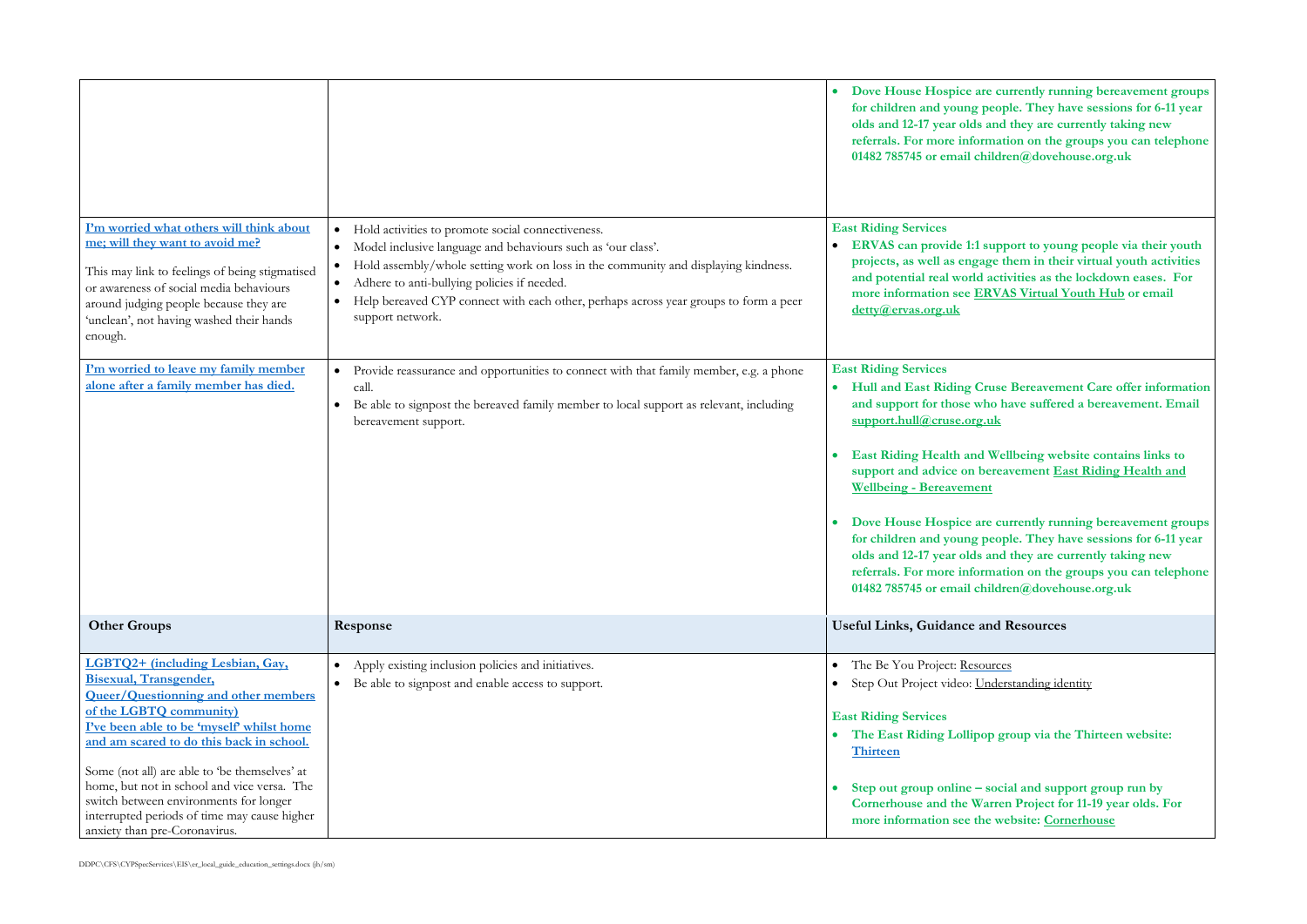# oitation

uring coronavirus: school governors and

ng after someone else? formation arers and Covid-19 • PHE: [Guidance for households with grandparents, parents](https://www.gov.uk/government/publications/covid-19-stay-at-home-guidance/guidance-for-households-with-grandparents-parents-and-children-living-together-where-someone-is-at-increased-risk-or-has-symptoms-of-coronavirus-cov#163961_20200504102717) and [children living together where someone is at increased](https://www.gov.uk/government/publications/covid-19-stay-at-home-guidance/guidance-for-households-with-grandparents-parents-and-children-living-together-where-someone-is-at-increased-risk-or-has-symptoms-of-coronavirus-cov#163961_20200504102717) risk or has  $(COVID-19)$  infection port for children and schools during

DfE: [COVID-19: guidance for young people on shielding and](https://www.gov.uk/government/publications/guidance-on-shielding-and-protecting-extremely-vulnerable-persons-from-covid-19/covid-19-guidance-on-protecting-people-most-likely-to-get-unwell-from-coronavirus-shielding-young-peoples-version#163961_20200511053302) [protecting people most likely to become unwell if they](https://www.gov.uk/government/publications/guidance-on-shielding-and-protecting-extremely-vulnerable-persons-from-covid-19/covid-19-guidance-on-protecting-people-most-likely-to-get-unwell-from-coronavirus-shielding-young-peoples-version#163961_20200511053302) catch

If Young Carers in Education during the

se under 25 who provide care for someone

**East Ridding Project provides support for young people up to the age of 18 with caring responsibilities.**   $children.org.uk.$ 

<span id="page-17-1"></span><span id="page-17-0"></span>

| <b>Abuse and Neglect</b><br>I have been treated extremely badly whilst<br>at home<br>This includes witnessing or experiencing<br>emotional, physical or sexual abuse, being<br>exploited or neglected. They may also be<br>worried about a family member/sibling who<br>is still at home and feel guilty for leaving them<br>behind.<br><b>Young Carers</b>                                                        | A setting's staff must be prepared for disclosures and vigilantly follow existing safeguarding<br>policies, procedures and training. Note that timeframes for disclosures vary immensely.<br>Ensure supervision and support for safe guarding leads is in place and readily accessible.<br>$\bullet$<br>Establish clear behavioural boundaries, support a CYP to stick to these, yet understand that<br>they may act-out but this is an expression of their emotions and not a cause for getting into<br>trouble.<br>Look out for behaviour changes, including deliberate self-harm and respond according to<br>$\bullet$<br>previous knowledge and procedures.<br>Help a CYP to understand what is safe and who a safe adult to talk with is, e.g. preferred<br>$\bullet$<br>teacher.<br>Ensure they have access to a phone to be able to privately and discreetly contact a family<br>$\bullet$                                                                                                                                                                                    | Childline: Domestic Abuse<br>Childline: Physical Abuse<br>Childline: Sexual Abuse<br>Childline: Emotional Abuse<br>$\bullet$<br>NSPCC: Child sexual explo<br>$\bullet$<br>Coping with self-harm<br>NSPCC: Safeguarding dui<br>trustees<br>MindMate: Are you looking                                                                                                           |
|--------------------------------------------------------------------------------------------------------------------------------------------------------------------------------------------------------------------------------------------------------------------------------------------------------------------------------------------------------------------------------------------------------------------|--------------------------------------------------------------------------------------------------------------------------------------------------------------------------------------------------------------------------------------------------------------------------------------------------------------------------------------------------------------------------------------------------------------------------------------------------------------------------------------------------------------------------------------------------------------------------------------------------------------------------------------------------------------------------------------------------------------------------------------------------------------------------------------------------------------------------------------------------------------------------------------------------------------------------------------------------------------------------------------------------------------------------------------------------------------------------------------|-------------------------------------------------------------------------------------------------------------------------------------------------------------------------------------------------------------------------------------------------------------------------------------------------------------------------------------------------------------------------------|
| I'm caring for a family member at home<br>and I am worried about them<br>This includes those who were carers pre-<br>COVID-19, were drawn into caring during<br>this period and/or may be caring for shielded<br>groups.<br>Many of these CYP may not return to<br>education straight away due to shielding or<br>caring responsibilities.<br>When they do return, they may be distracted,<br>have poor attention. | member to ensure the 'cared for' person is ok, especially if they are showing signs of<br>becoming increasingly distracted.<br>They may be relatively new to caring so treat them with kindness, seek to understand their<br>individual situation and signpost to wider support opportunities. Allow attendance at<br>school to enable them to enjoy being young and put their worries aside, even if just for a<br>short period of time.<br>Ensure they are not unduly disadvantaged in their educational progress by discussing with<br>them what is/isn't possible and jointly work out solutions and maximise the use of<br>technology where possible, such as remote learning.<br>Support them to maintain social interactions with their peers, such as video chats, letters<br>and sharing life skills.<br>Signpost to adult social care so they can provide an additional assessment for the<br>$\bullet$<br>parent/cared for relative.<br>Refer the CYP to the local Young Carers provision for a statutory young carers assessment<br>$\bullet$<br>if not already done so. | Carers UK: Coronavirus inf<br>Ann Craft Trust: Young Ca<br>PHE: Guidance for househ<br>children living together whe<br>symptoms of coronavirus (0)<br>DfE: Get technology suppo<br>coronavirus (COVID-19)<br>DfE: COVID-19: guidance<br>$\bullet$<br>protecting people most likel<br>coronavirus<br>Identifying and Supporting<br>Covid-19 Crisis<br>DHSC: Guidance for those |
|                                                                                                                                                                                                                                                                                                                                                                                                                    |                                                                                                                                                                                                                                                                                                                                                                                                                                                                                                                                                                                                                                                                                                                                                                                                                                                                                                                                                                                                                                                                                      | <b>East Riding Services</b><br>• East Riding Young Carer<br>for young people up to th<br>Email nesdc@actionforcl<br>More information and sup<br>website: East Riding righ<br>rights4u@eastriding.gov.<br><b>Families Information Ser</b><br><b>Service Hub or email FIS</b>                                                                                                   |

 **More information and support can be found on the rights 4 u website: [East Riding rights 4 u](http://www.rights4u.org.uk/) or email**  <u>r.uk</u>

 **Families Information Service Hub at [Families Information](https://www.eastriding.gov.uk/living/children-and-families/the-family-information-service-hub/)  [Service Hub](https://www.eastriding.gov.uk/living/children-and-families/the-family-information-service-hub/) or email [FISH@eastriding.gov.uk](mailto:FISH@eastriding.gov.uk)**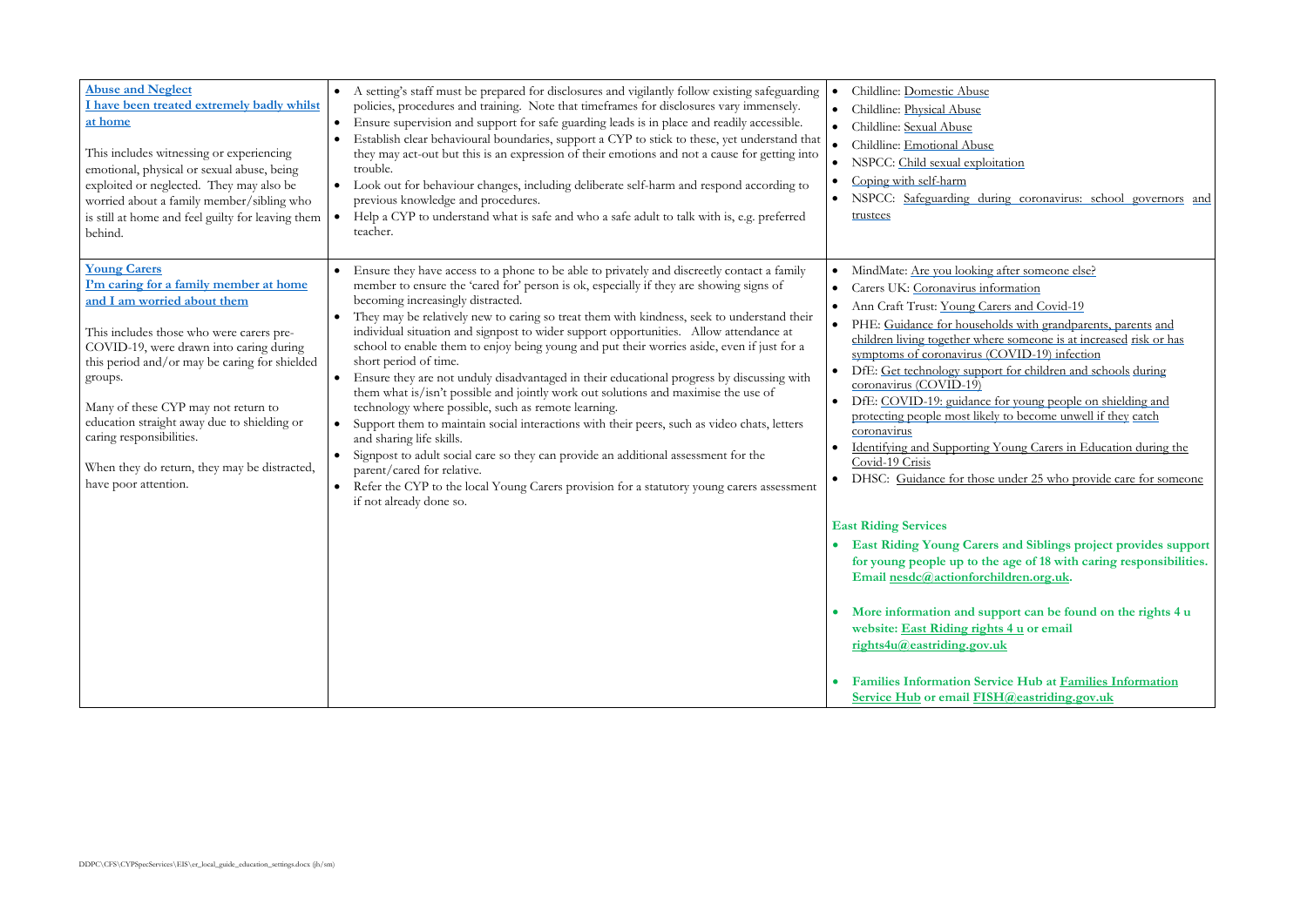eant by PACE?  $\frac{h}{\text{1}}$  attachment guide for schools

about mental health (age 13+) about feelings nder <u>i</u> ealthy Schools: [Eating Problems](https://www.mentallyhealthyschools.org.uk/mental-health-needs/eating-problems/) ealthy Schools: [Range of mental](https://www.mentallyhealthyschools.org.uk/mental-health-needs/) [needs](https://www.mentallyhealthyschools.org.uk/mental-health-needs/) IH Competency Framework for Education

Ip Menu with links to apps, organisations,

SHOUT

**How CAMHS in East Riding CAMHS provides support for young people under the age of 18 emotional/mental health issues. To HS visit: [Humber NHS CAMHS](https://camhs.humber.nhs.uk/professionals/#2)** 

**When Contact Point between 9am and** 

**found at [Humber NHS CAMHS](https://camhs.humber.nhs.uk/)** 

<span id="page-18-1"></span><span id="page-18-0"></span>

| <b>Children Looked After/Previously Looked</b><br><b>After Children</b><br>I have experienced placement changes.<br>This may include those in foster care who<br>have not been able to have their regular<br>contact hours with families.<br>The mental health of many children in care<br>will be particularly impacted in the context of<br>pre-existing attachment and trauma issues. | Identify the key adults with whom a CYP can spend time building a positive relationship<br>$\bullet$<br>with.<br>Continue joint working with the CYP's wider support network and the virtual school which<br>$\bullet$<br>has maintained regular contact. Give any new foster carers opportunities to meet or talk to<br>key staff members.<br>Keep a keen eye on these CYP and regularly check in with them.<br>Reaffirm that they are wanted and belong – many of these children already feel a sense of<br>rejection and discontinuity in their lives. Consider ways to demonstrate that they have been<br>'kept in mind' e.g. pieces of their work, photos etc. could be displayed.<br>Consider linking them to or establishing nurture groups.<br>$\bullet$<br>Continue or adapt to a P.A.C.E way of working: playfulness, acceptance, curiosity and<br>$\bullet$<br>empathy.<br>Consider children who were disengaged from education prior to lockdown as well as those<br>who have disengaged from education during lockdown. Through educating at home, foster<br>carers have gained understanding into the education of children. Subsequently, their<br>thoughts and experiences should be fully considered in educational planning for their<br>children. | Childline: Living in Care<br>$\bullet$<br>DDP Network: What is mean<br>Adoption UK: COVID-19<br>$\bullet$<br>Hull City Council: Trauma/a<br>$\bullet$                                                                                                                                                                                                                                                                                                                                                                                                                                                                                                                                      |
|------------------------------------------------------------------------------------------------------------------------------------------------------------------------------------------------------------------------------------------------------------------------------------------------------------------------------------------------------------------------------------------|----------------------------------------------------------------------------------------------------------------------------------------------------------------------------------------------------------------------------------------------------------------------------------------------------------------------------------------------------------------------------------------------------------------------------------------------------------------------------------------------------------------------------------------------------------------------------------------------------------------------------------------------------------------------------------------------------------------------------------------------------------------------------------------------------------------------------------------------------------------------------------------------------------------------------------------------------------------------------------------------------------------------------------------------------------------------------------------------------------------------------------------------------------------------------------------------------------------------------------------------------------------------|--------------------------------------------------------------------------------------------------------------------------------------------------------------------------------------------------------------------------------------------------------------------------------------------------------------------------------------------------------------------------------------------------------------------------------------------------------------------------------------------------------------------------------------------------------------------------------------------------------------------------------------------------------------------------------------------|
| <b>Existing Mental Health</b><br><b>Needs/Accessing CAMHS My</b><br>mental health needs have changed<br>whilst being away from school.<br>Pre-COVID-19 CYP may have had existing<br>mental health needs and will have had<br>challenges, success and changes to cope with,<br>such as receiving therapy/support virtually or<br>needing to be re-referred for specialist<br>support.     | Build on what was in place pre-COVID-19, with a local system wide response being easy to<br>access with clear pathways and consultation/advice available to schools from specialist<br>services.<br>Senior Leadership Team to ensure that colleagues know how to escalate concerns and seek<br>$\bullet$<br>additional support for a CYP.<br>Provide discreet but dedicated check-in opportunities with a setting's relevant lead(s), e.g.<br>pastoral leads or emotional wellbeing leads. At these check-ins ask a CYP how they have<br>coped and what may have changed whilst being away from education. Have they had a<br>CAMHS appointment? Provide reassurance that the setting is a safe space and caring for<br>their mental health is a priority.<br>Relevant leads who have the check-in conversations to cascade information to colleagues as<br>relevant, appreciating at times a CYP's request for confidentiality.<br>Work in partnership with parents/carers to find out how a CYP has coped whilst away<br>from education and what the challenges/successes have been and discuss ways to maintain<br>coping strategies whilst in education.                                                                                                         | Beyond Blue: How to talk ab<br>$\bullet$<br>NHS: Talking to children abo<br>$\bullet$<br>NHS: Talking to your teenage<br>$\bullet$<br>Anna Freud - Mentally Healt<br>$\bullet$<br>Anna Freud - Mentally Healt<br>$\bullet$<br>NHS: In It Together: SEMH<br>Settings (age bespoke)<br>North East Lincs: Self-Help I<br>helplines etc<br>National Crisis Text Line SH<br>$\bullet$<br>Papyrus: Save the Class<br>How to escalates concerns to<br><b>CAMHS</b> provides support<br>$\bullet$<br>who are struggling with en<br>make a referral to CAMHS<br>You can also get in touch v<br>5pm (weekdays) on<br>Hull - 01482 303688<br>East Riding - 01482 303810<br>More information can be fo |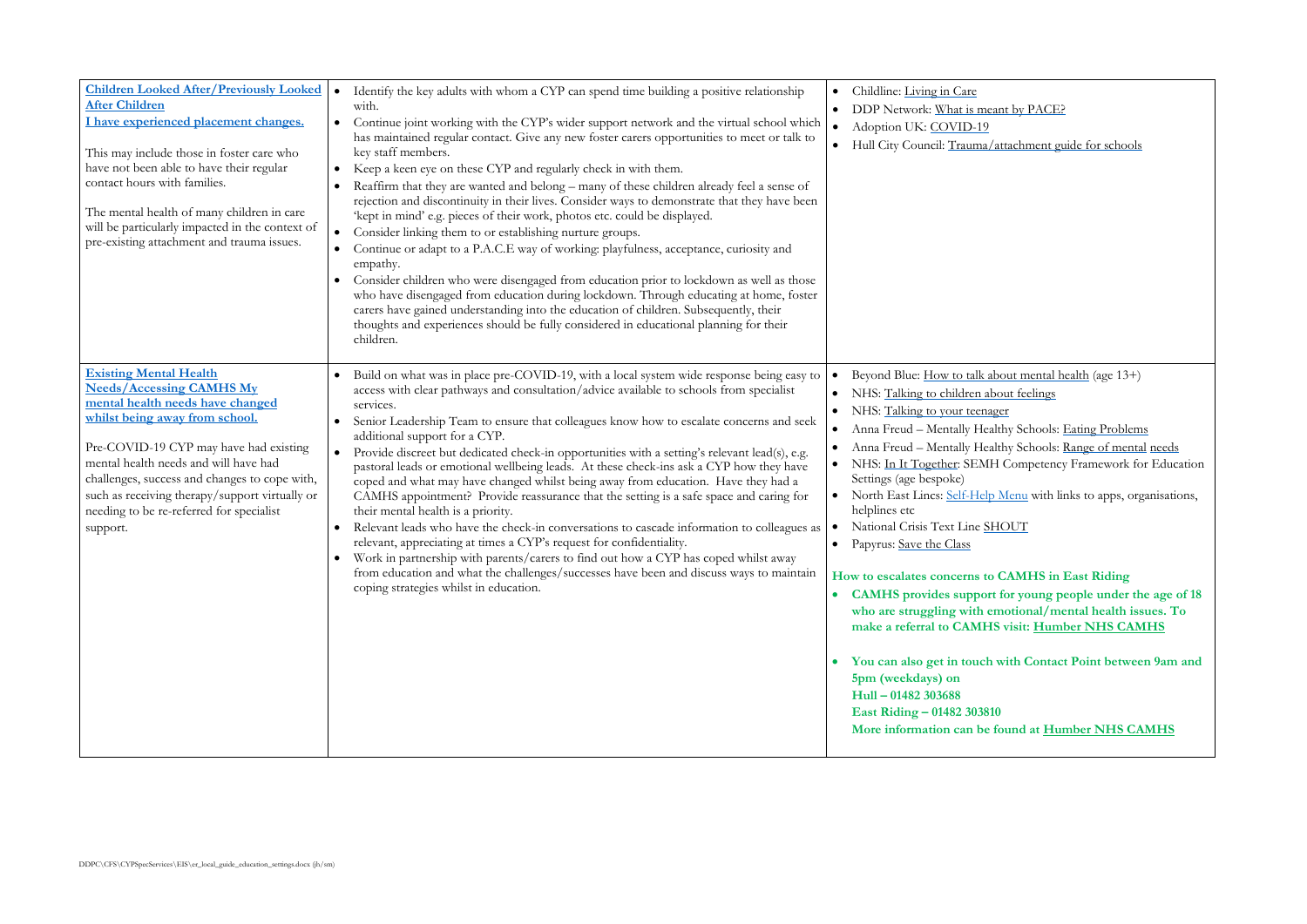at is the coronavirus sources to support people during

ren with special educational needs and

s for Autistic Children D Children for going back to [school](https://www.schudio.tv/courses/preparing-autistic-send-children-for-going-back-to-school) inicating loss with those who have

eople with Sensory Difficulties risk assessment during the coronavirus

ng autistic learners to return to education nool

**The resources are in this document are useful for** children and young people (CYP), with Advice and guidance specifically for **children Spectrum Conditions (the Local Offer in the 'Coronavirus** will find a number of ASC specific links **anised into different categories (e.g. Supporting and Mental Health, Social Stories for Children and Sensory**  *for Cheching Resources, and Sensory* **Resources Resources Resources Resources Resources Resources Resources Resources Resources Resources Resources Resources Resources Resources Resources Resources <u>Riding</u> Riding There is also a short guide for supporting children and young people with social, communication and be found here:** Supporting CYP **teraction needs** 

<span id="page-19-1"></span><span id="page-19-0"></span>

| Neurodevelopmental/SEN Needs                                    | Response                                                                                                                                                                                                                                                                                                                                                                                                                                                                                                                                                                                                                                                                                                                                                                                                                                                                                                                                                                                                                                                                                                                                                                                                                                                                                                                                                                                                                                                                                                                                                                                                                                                                                                                                                                                                    | <b>Useful Links, Guidance and Resources</b>                                                                                                                                                                                                                                                                                                                                                                                                                                                                                                                                                                                                                                                                                                                                                                                                                                                                                                                                                                                                                                                                                                                                                                                                   |
|-----------------------------------------------------------------|-------------------------------------------------------------------------------------------------------------------------------------------------------------------------------------------------------------------------------------------------------------------------------------------------------------------------------------------------------------------------------------------------------------------------------------------------------------------------------------------------------------------------------------------------------------------------------------------------------------------------------------------------------------------------------------------------------------------------------------------------------------------------------------------------------------------------------------------------------------------------------------------------------------------------------------------------------------------------------------------------------------------------------------------------------------------------------------------------------------------------------------------------------------------------------------------------------------------------------------------------------------------------------------------------------------------------------------------------------------------------------------------------------------------------------------------------------------------------------------------------------------------------------------------------------------------------------------------------------------------------------------------------------------------------------------------------------------------------------------------------------------------------------------------------------------|-----------------------------------------------------------------------------------------------------------------------------------------------------------------------------------------------------------------------------------------------------------------------------------------------------------------------------------------------------------------------------------------------------------------------------------------------------------------------------------------------------------------------------------------------------------------------------------------------------------------------------------------------------------------------------------------------------------------------------------------------------------------------------------------------------------------------------------------------------------------------------------------------------------------------------------------------------------------------------------------------------------------------------------------------------------------------------------------------------------------------------------------------------------------------------------------------------------------------------------------------|
| I don't want to return to school.                               | Note and cross-reference to ways of responding to neurotypical CYP in this Guide<br>$\bullet$<br>If they have an EHCP, use the information in this to support the transition back to<br>education and liaise closely with parents/carers to find out what their experience of being<br>away from school has been. Tailor the reintegration to school life to the individual.<br>Seek advice from SEN Team who can advise staff on identifying those who might need<br>additional support and reasonable adjustments.<br>Consider using social stories as a way to present information about Coronavirus.<br>$\bullet$<br>Allow time and opportunities to readjust to the physical and sensory environment and<br>reestablishment of key, familiar relationships. For those particularly vulnerable to changes<br>in routine, consider enabling a virtual 'walk-through' either with photos or by video<br>conference in advance of returning. This should make clear any physical changes to the<br>building due to social distancing.<br>Consider setting up a 'calm' sensory space.<br>$\bullet$<br>Use age and developmentally appropriate play as a way of exploring feelings.<br>٠<br>Understand that some CYP with a diagnosis of Autism need more physical interaction i.e.<br>hugs, and do not have a sense of boundaries. Consider the impact this may have on other<br>CYP who may feel uncomfortable getting too close to someone, even though it is not done<br>to intentionally cause distress. Closely monitor behaviours and enable easy, frequent access<br>to personal hygiene facilities.<br>If a requirement arises for a member of staff or visiting professional to wear PPE, such as a<br>face covering/mask, the CYP should be supported to understand what is happening and<br>why. | The Autism Educator: What is the coronay<br>$\bullet$<br>Books Beyond Words: Resources to suppo<br>coronavirus<br>NSPCC: Supporting children with special of<br>$\bullet$<br>disabilities<br><b>Stars: Social Stories</b><br>Stars: Transition Resources for Autistic Ch<br>Preparing Autistic & SEND Children for g<br>Hull City Council: Communicating loss with<br>additional needs.<br>Hand Washing Tips for People with Senso<br>DfE: Conducting a SEND risk assessment<br>outbreak<br>Autism Toolbox: supporting autistic learne<br>Drawing the Ideal Safe School<br>The resources, strategies and links in this<br>supporting a wide range of children and yo<br>varying strengths and needs. Advice and g<br>children and young people with Autism Sp<br>(ASCs) can also be found on the Local Off<br>Updates' section. Here you will find a nun<br>and resources which are organised into dif<br><b>Supporting Emotional Wellbeing and Men</b><br>for Children and Young People, Teaching<br>Resources, Activities and Stories). This ca<br><b>Riding Local Offer - Coronavirus. There is</b><br>supporting children and young people with<br>and interaction needs. This can be found !<br>with communication and interaction needs |
| Those for whom attending school is a<br>severe cause of anxiety | Response                                                                                                                                                                                                                                                                                                                                                                                                                                                                                                                                                                                                                                                                                                                                                                                                                                                                                                                                                                                                                                                                                                                                                                                                                                                                                                                                                                                                                                                                                                                                                                                                                                                                                                                                                                                                    | <b>Useful Links, Guidance and Resources</b>                                                                                                                                                                                                                                                                                                                                                                                                                                                                                                                                                                                                                                                                                                                                                                                                                                                                                                                                                                                                                                                                                                                                                                                                   |
| I'm having panic attacks now I've<br>returned to school.        | Work with a CYP to utilise or establish their coping mechanisms.<br>$\bullet$<br>Be able to apply techniques which calm an individual's breathing.<br>$\bullet$                                                                                                                                                                                                                                                                                                                                                                                                                                                                                                                                                                                                                                                                                                                                                                                                                                                                                                                                                                                                                                                                                                                                                                                                                                                                                                                                                                                                                                                                                                                                                                                                                                             | MindMate: Panic attacks<br>$\bullet$                                                                                                                                                                                                                                                                                                                                                                                                                                                                                                                                                                                                                                                                                                                                                                                                                                                                                                                                                                                                                                                                                                                                                                                                          |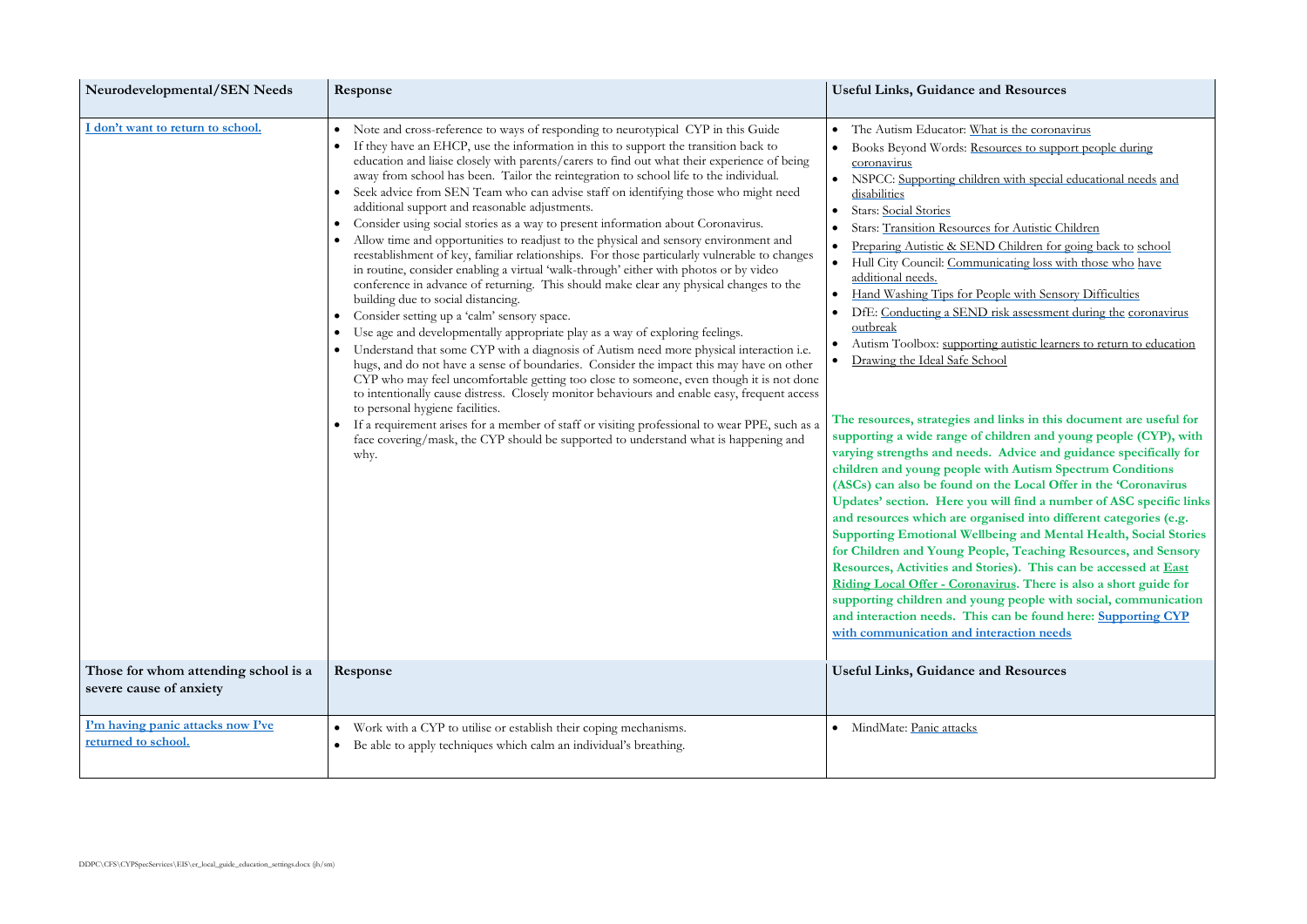Exids Thriving During Remote [Learning?](https://www.edutopia.org/article/why-are-some-kids-thriving-during-remote-learning)

oital: [Self Care Kit](https://www.sheffieldchildrens.nhs.uk/download/766/coronavirus-resources/9747/self-care-kit-covid-19.pdf) by Jenny Mosley and Ross Grogan

oo Big Book by Kari Dunn Buron. There is n/watch?v=T7WlYQ7RMZw

In and Adolescents Book by Lisa Phifer, Elsenraat and Robert Hull

Covid-19 Time Capsule activity

ntally Healthy Schools: Coronavirus

ntally Healthy Schools: Coronavirus

<span id="page-20-3"></span><span id="page-20-2"></span><span id="page-20-1"></span><span id="page-20-0"></span>

| My anxiety and stresses have risen again<br>now that I am back at school.                               | Apply existing skills and strategies for working with a highly anxious CYP, reminding them<br>$\bullet$<br>that emotional responses are natural and normal<br>Consider a phased return to build up routines, interactions and familiarity. Include relaxed<br>and friendly welcomes at the start of the school day. Use age and developmentally<br>appropriate play as a way of exploring feelings.<br>Employ partnership working with their parents/carers to find out what they enjoyed whilst<br>being at home and consider what can be replicated/adapted within the education setting.<br>Develop a first day/Monday morning plan for attending education and Sunday night plan<br>for parents/carers to implement.<br>Focus on positive things and consider coping mechanisms, such as worry boxes,<br>mindfulness and creative activities. Establish designated safe places and clear advice on<br>how to use them safely. | Edutopia: Why Are Some Kids Thriving I<br>$\bullet$<br>Childline: Calm Zone<br>$\bullet$<br>Sheffield Children's Hospital: Self Care Ki<br>$\bullet$<br>The Big Book of Calmers by Jenny Mosle<br>$\bullet$<br>Calmaclass School toolkit<br>$\bullet$<br>When My Worries Get Too Big Book by 1<br>also a video about the book<br>https://www.youtube.com/watch?v=T7V<br>CBT Toolbox for Children and Adolescer<br>Amanda Crowder, Tracy Elsenraat and Ro |
|---------------------------------------------------------------------------------------------------------|-----------------------------------------------------------------------------------------------------------------------------------------------------------------------------------------------------------------------------------------------------------------------------------------------------------------------------------------------------------------------------------------------------------------------------------------------------------------------------------------------------------------------------------------------------------------------------------------------------------------------------------------------------------------------------------------------------------------------------------------------------------------------------------------------------------------------------------------------------------------------------------------------------------------------------------|----------------------------------------------------------------------------------------------------------------------------------------------------------------------------------------------------------------------------------------------------------------------------------------------------------------------------------------------------------------------------------------------------------------------------------------------------------|
| <b>Children of Key Workers</b>                                                                          | Response                                                                                                                                                                                                                                                                                                                                                                                                                                                                                                                                                                                                                                                                                                                                                                                                                                                                                                                          | <b>Useful Links, Guidance and Resources</b>                                                                                                                                                                                                                                                                                                                                                                                                              |
| I'm worried I will be treated differently by<br>my friends because I have continued to be<br>at school. | Setting's staff to model messages of belonging and inclusion and do not unduly single out<br>key worker children.<br>Enable class room activities to allow CYP to share their experiences and new skills, learnt<br>$\bullet$<br>either in school or at home.<br>Acknowledge that the environment will feel start to feel different as more CYP return.<br>Remind them of how things used to be, using positive language to embrace change and<br>opportunities to strengthen friendships.                                                                                                                                                                                                                                                                                                                                                                                                                                        | Cumbria County Council: Covid-19 Time<br>$\bullet$<br>Lockdown Journal template                                                                                                                                                                                                                                                                                                                                                                          |
| I'm highly worried that a family member<br>will catch Coronavirus.                                      | Listen with empathy and recognition. Be able to hold a conversation about governmental<br>$\bullet$<br>advice, such as PPE and social distancing and the basics of what Coronavirus is in an age-<br>appropriate manner. Do this in an honest and reassuring way, acknowledging the risks they<br>face but avoid giving complicated explanations. Make sure they understand that adults<br>know what to do if they become unwell (based on advice). Reduce undue fears by<br>providing reassurance that the majority of those who may catch the virus only experience<br>mild symptoms.<br>• Help them to think about things they could have control over e.g. being helpful for their<br>family member such as preparing soap and towels for when they come home.<br>Try and discuss any plans in place with the family for if they were to become unwell.<br>$\bullet$                                                          | Anna Freud Centre - Mentally Healthy Sc<br>$\bullet$<br>Resources                                                                                                                                                                                                                                                                                                                                                                                        |
| I'm worried that I might catch<br>Coronavirus from a family member at<br>home who is a key worker.      | Listen with empathy and recognition. Be able to hold a conversation about good hygiene<br>$\bullet$<br>and public health messages, such as hand washing reminders etc.<br>Provide reassurance that the majority to catch the virus, especially CYP, only experience<br>mild symptoms.<br>Reassure them that key workers have been given equipment, advice and training on how to<br>$\bullet$<br>minimise the risk of transmission of the virus.                                                                                                                                                                                                                                                                                                                                                                                                                                                                                  | Anna Freud Centre - Mentally Healthy Sc<br>$\bullet$<br>Resources                                                                                                                                                                                                                                                                                                                                                                                        |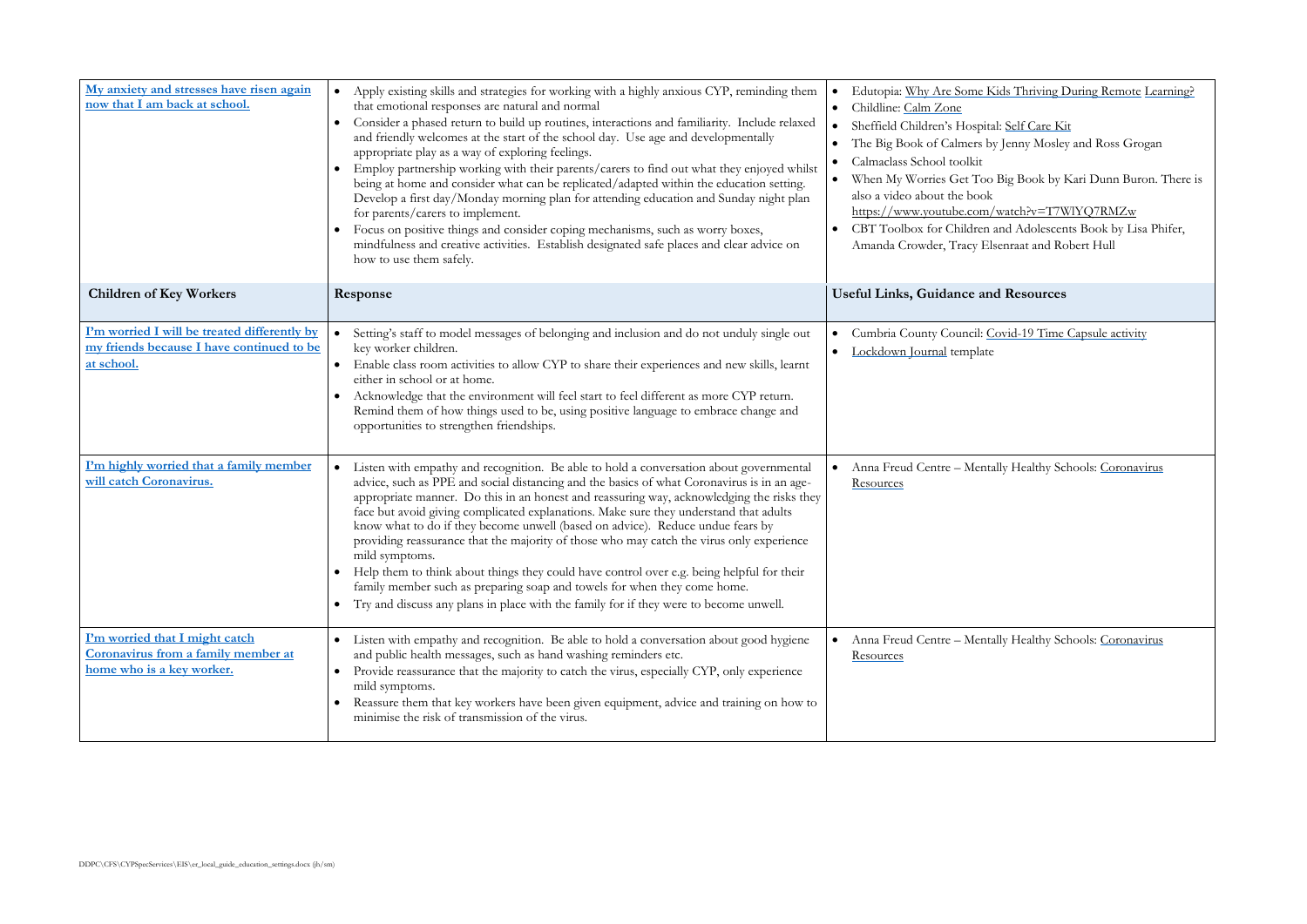pproach to food hool meals during the coronavirus

Meals Voucher ideas Eating Related Concerns Healthy Schools: [Eating Problems](https://www.mentallyhealthyschools.org.uk/mental-health-needs/eating-problems/) ower for Generation Covid

**The East Yorkshire East Serverley and balanced emergency food parcels for families** information can be found **adbank** 

find out about food vouchers.

offer information on foodbanks **around the East Riding. Information can be found at: [East](https://covid19.eastriding.gov.uk/community-hub/?utm_source=emergency.eastriding.gov.uk&utm_medium=redirect&utm_campaign=redirect?utm_source=www.eastriding.gov.uk&utm_medium=covid19_panel&utm_campaign=covid19)  <u>Riding Food</u>**<br>**Riding Food PPA**) also provide support for families. **Phencifolds** on their website as well as **real can follow. For more information Poverty Alliance** 

**FIFT FIGURE 3 interes interes interes interes. i**nteres **i**nteres.

**<u>ervice Hub</u> or email** 

**Example 1 Ease Support Service provide advice and support.** Seed Eating Disorder **[Support Service](https://seedeatingdisorders.org.uk/) or email [hello@seedeatingdisorders.org.uk](mailto:hello@seedeatingdisorders.org.uk)  The advice line: (01482) 718130** 

<span id="page-21-0"></span>

| <b>Physical Health and Psychological</b><br>Wellbeing  | Response                                                                                                                                                                                                                                                                                                                                                                                                                                                                                                                                                                                                                                                                                                                  | <b>Useful Links, Guidance and Resources</b>                                                                                                                                                                                                                                                                                                                                                                                                                                                           |
|--------------------------------------------------------|---------------------------------------------------------------------------------------------------------------------------------------------------------------------------------------------------------------------------------------------------------------------------------------------------------------------------------------------------------------------------------------------------------------------------------------------------------------------------------------------------------------------------------------------------------------------------------------------------------------------------------------------------------------------------------------------------------------------------|-------------------------------------------------------------------------------------------------------------------------------------------------------------------------------------------------------------------------------------------------------------------------------------------------------------------------------------------------------------------------------------------------------------------------------------------------------------------------------------------------------|
| I haven't been eating well whilst away<br>from school. | Reinstate breakfast clubs if possible in accordance with social distancing.<br>$\bullet$<br>Review the take up of free school meals and encourage families to access food or vouchers.<br>$\bullet$<br>Be able to signpost a family to local provisions and how they can be accessed.<br>Understand the links between poor nutrition and behaviour and brain function when<br>$\bullet$<br>learning. Display patience with CYP, avoiding putting undue pressure on them.<br>Nutritional foods may have been eaten, but the relationship to food may have changed. Be<br>alert to the emergence of body image concerns, particularly in older CYP, and the use of<br>food to 'control' feelings/the Coronavirus situation. | PHE: A whole school approach to for<br>YoungMinds: Body Image<br>DfE: Providing free school meals duri<br>outbreak<br>Bite Back: Free Schools Meals Vouche<br>SYEDA: Early Signs of Eating Related<br>Anna Freud - Mentally Healthy Schoo<br>UNICEF UK: Food Power for Gene                                                                                                                                                                                                                           |
|                                                        |                                                                                                                                                                                                                                                                                                                                                                                                                                                                                                                                                                                                                                                                                                                           | <b>Support in East Riding</b><br>The East Yorkshire Foodbank is ba<br>provides nutritionally balanced em-<br>families in the East Riding. More is<br>at: East Yorkshire Foodbank<br>Contact the foodbank to find out abou<br>The Community Hub offer informa<br>around the East Riding. Information<br><b>Riding Community Response Hub</b><br>Poverty Alliance (ERFPA) also pro<br>They have a list of foodbanks on th<br>recipes that can families can follow<br>see East Riding Food Poverty Allia |
|                                                        |                                                                                                                                                                                                                                                                                                                                                                                                                                                                                                                                                                                                                                                                                                                           | FISH - Provides information on he<br>For information see<br><b>Family Information Service Hub of</b><br>fish@eastriding.gov.uk<br><b>Seed – Eating Disorder Support Se</b>                                                                                                                                                                                                                                                                                                                            |
|                                                        |                                                                                                                                                                                                                                                                                                                                                                                                                                                                                                                                                                                                                                                                                                                           | support. For more information see:<br><b>Support Service or email hello@see</b><br>Telephone: (01482) 344084 or call the advice                                                                                                                                                                                                                                                                                                                                                                       |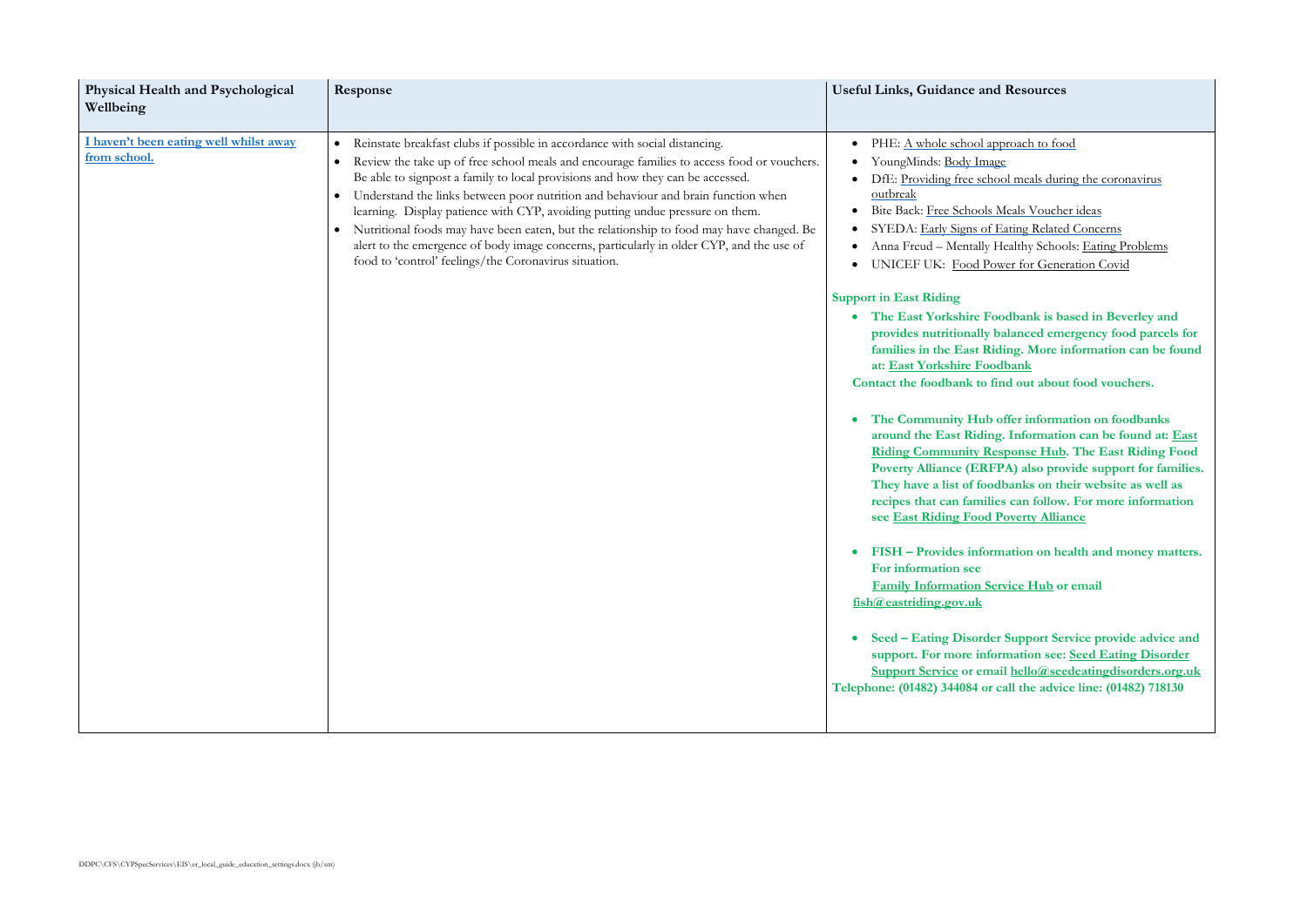<span id="page-22-1"></span><span id="page-22-0"></span>

| I haven't had much chance to exercise<br>and play outside whilst away from school.                                                                                                                                                                                                                                                                                                                                                       | Understand the links between low mood, poor motivation etc. and restrictions on physical<br>$\bullet$<br>activity that CYP may have experienced.<br>Be alert to the emergence of body image concerns, particularly in older CYP. Understand<br>$\bullet$<br>increased access to social media may have distorted some self-perceptions or have triggered<br>a sense low self-esteem from not being able to achieve a so called 'isolation<br>transformation'.<br>Risk assess outdoor spaces within the setting to enable the establishment of measures to<br>$\bullet$<br>allow for adequate movement in accordance with safe social distancing guidance.<br>Ensure that P.E. lessons are fun, engaging and not overly exertive to allow for a period of<br>readjustment.                                                                                                                                                                                                                                                                                                                                                                                                                                                                                                                                                                                                                                                                                                                                                                                                                                                         | PHE: What works in scho<br>$\bullet$<br>activity? |
|------------------------------------------------------------------------------------------------------------------------------------------------------------------------------------------------------------------------------------------------------------------------------------------------------------------------------------------------------------------------------------------------------------------------------------------|----------------------------------------------------------------------------------------------------------------------------------------------------------------------------------------------------------------------------------------------------------------------------------------------------------------------------------------------------------------------------------------------------------------------------------------------------------------------------------------------------------------------------------------------------------------------------------------------------------------------------------------------------------------------------------------------------------------------------------------------------------------------------------------------------------------------------------------------------------------------------------------------------------------------------------------------------------------------------------------------------------------------------------------------------------------------------------------------------------------------------------------------------------------------------------------------------------------------------------------------------------------------------------------------------------------------------------------------------------------------------------------------------------------------------------------------------------------------------------------------------------------------------------------------------------------------------------------------------------------------------------|---------------------------------------------------|
| I'm worried about my physical health<br>needs.<br>This may relate to missed or delayed<br>medical appointments or being in a<br>shielded category based on clinical<br>vulnerability.<br>Older ones may have concerns or queries<br>about relationships/sexual health.<br>Additionally, it should be made clear that it is<br>okay to feel unwell and ask for help, without<br>any risk of stigma or being judged as a virus<br>carrier. | Be able to listen to concerns about physical health and communicate messages that the<br>$\bullet$<br>NHS is 'open for business', but likely in a different format for a while, e.g. video<br>consultations, and that all types of physical health care are as important as before<br>Settings to work closely with school nursing teams. Encourage young people and families<br>$\bullet$<br>to seek advice from their professional healthcare leads (e.g. GP, hospital team).<br>Undertake partnerships working with parents/carers of CYP who may have to remain at<br>$\bullet$<br>home longer due to shielded based on clinical vulnerability. Reach out to ensure them that<br>they are not forgotten; either by their friends or from an academic perspective. Class<br>mates could undertake activities to send them videos or cards. Blended learning should be<br>made available for these ones where appropriate.<br>$\bullet$<br>Be able to explain in an age appropriate way to those returning to school why some might<br>not be in attendance at this time. Do this in a way that does not cause alarm, but reassures<br>CYP that their safety is of highest importance.<br>When those in shielded categories do return, reassure them that guidance has been<br>$\bullet$<br>followed and the setting is a safe place.<br>Where parents/carers are concerned about their child returning to school due to an<br>existing physical health need, supportive and open conversations should be held with them,<br>including addressing any concerns they may have regarding potential fines for non-<br>attendance. | Edutopia: The value of active                     |

pols and colleges to increase physical

topia: Listening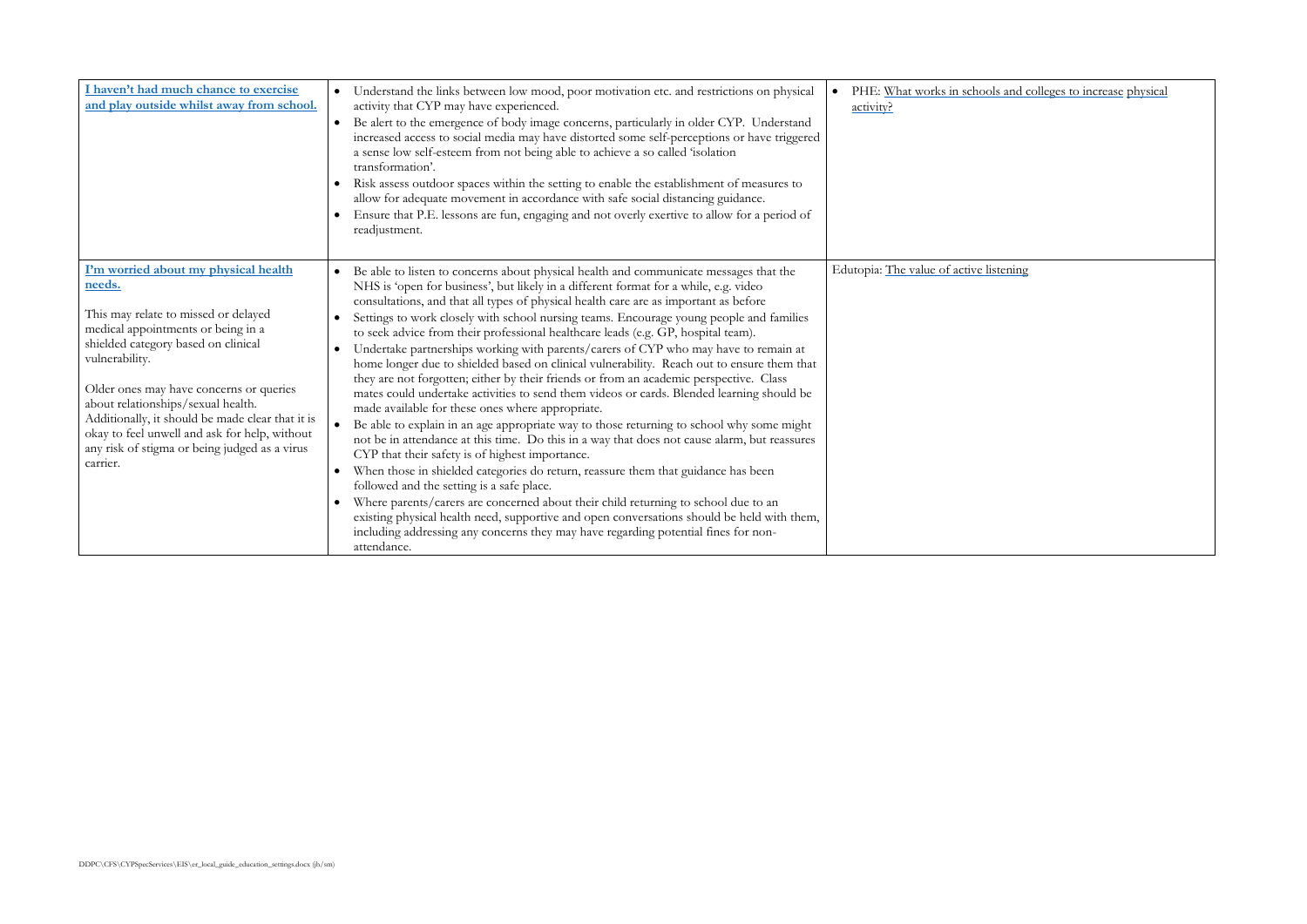### **8. [Staff Wellbeing](#page-1-0)**

<span id="page-23-0"></span>Many members of staff from education settings have continued to work throughout the Coronavirus restrictions. Like the CYP they care for, they too may be experiencing loss, abuse, burn-out or other difficulties. The phased re-opening of settings will likely add to their existing emotional burdens. Senior Leadership Teams must be proactive in ensuring that emotional wellbeing and mental health is a visible priority.

### **What settings can do together:**

- Take time out to get sufficient sleep and rest, relax and eat regularly and healthily, staying well hydrated.
- Talk to people you trust and allow yourself to be comforted.
- Reduce outside demands and avoid taking on additional responsibilities.
- Spend time in a place where you feel safe and calm to reflect on what's happened over the course of the day/week. Acknowledge and allow feelings during this reflective time.
- Try to reduce your time spent looking at the news from media outlets and social media. Try scheduling 'digital power off' times, especially before bed.
- Use relaxation strategies e.g. slow breathing, self-talk or [mindfulness](https://www.nhs.uk/conditions/stress-anxiety-depression/mindfulness/)
- Create a [wellbeing planning tool](http://www.yhscn.nhs.uk/media/PDFs/children/Docs%20and%20Links/Wellbeing%20Planning%20Tool.pdf) for yourself, including knowing where to get outside support from if needed (Local Offer websites can inform this):
- Follow the principles of consultation, communication and collaboration.
- Recognise and acknowledge the difficult circumstances collectively and model behaviours of kindness, empathy and compassion.
- Create opportunities to recognise and reward colleague's hard work, e.g. random acts of kindness.
- Have identified emotional wellbeing leads with an open-door policy.
- Make the most of informal opportunities to check-in with each other.
- Change the narrative where– 'staff meetings' become 'wellbeing check-ins', discuss what went well. Ensure school leaders themselves have support.
- Be aware of what local/national support is available and how to access it, such as helplines, IAPT, voluntary organisations and remember the NHS is still accessible for mental and physical health needs. Be as clear as possible on ways of working, per government advice, addressing concerns around use of restraint if applicable.
- Gather views on what is manageable and what staff feel is appropriate so there is a whole school approach and that this is consistent.
- All to have access to supervision and mentorship, but especially newly qualified members of staff.
- Minimise academic pressure to achieve.
- Be sensitive to any possible resentment within teams e.g. for those who have had additional prep time at home compared to those who continued to be present in school. Address with team rebuilding and repair opportunities.

- Mentally Healthy Schools: [Staff Wellbeing](https://www.mentallyhealthyschools.org.uk/whole-school-approach/supporting-staff-wellbeing/)
- Anna Freud: [Looking after each other and ourselves](https://www.annafreud.org/media/11242/looking-after-each-other-ourselves-final.pdf) and Anna Freud: [Supporting staff wellbeing in schools](https://www.annafreud.org/tmhstaff/)
- Mind: [Five ways to wellbeing](https://www.mind.org.uk/workplace/mental-health-at-work/taking-care-of-yourself/five-ways-to-wellbeing/)
- [Education Support](https://www.educationsupport.org.uk/)
- MindEd: [CBT Art Workbook for Managing Stress](http://www.jkp.com/jkpblog/wp-content/uploads/2020/04/Pages-from-Guest-The-CBT-Art-Workbook-for-Managing-Stress-9781787750982-PRESS.pdf?utm_medium=email&utm_campaign=UKROW%20Self-Care%20for%20Front%20Line%20Professionals&utm_content=UKROW%20Self-Care%20for%20Front%20Line%20Professionals+CID_cf3960582d312b284ad3177e434ef97a&utm_source=Email%20marketing&utm_term=Click%20here)
- Centre for Mental Health: [Supporting mental health during Covid-19, a brief guide](https://www.centreformentalhealth.org.uk/sites/default/files/2020-06/CentreforMentalHealth_Covid_MH_resource.pdf)
- British Psychological Society: [Advice on Teacher resilience during coronavirus school closures](https://www.bps.org.uk/sites/www.bps.org.uk/files/Member%20Networks/Divisions/DECP/Teacher%20resilience%20during%20coronavirus%20school%20closures.pdf)
- Public Health England: eLearning [Psychological First Aid](https://www.futurelearn.com/courses/psychological-first-aid-covid-19/1)
- [Anna Freud 5 Steps to Mental Wellbeing for Schools](https://www.annafreud.org/5steps/)
- [MindEd Staff Resilience Hub](https://covid.minded.org.uk/)
- Mind: [Coronavirus and your wellbeing](https://www.mind.org.uk/information-support/coronavirus/coronavirus-and-your-wellbeing/)

### **What individuals can do to look after themselves:**

### **Useful Links for Staff Wellbeing**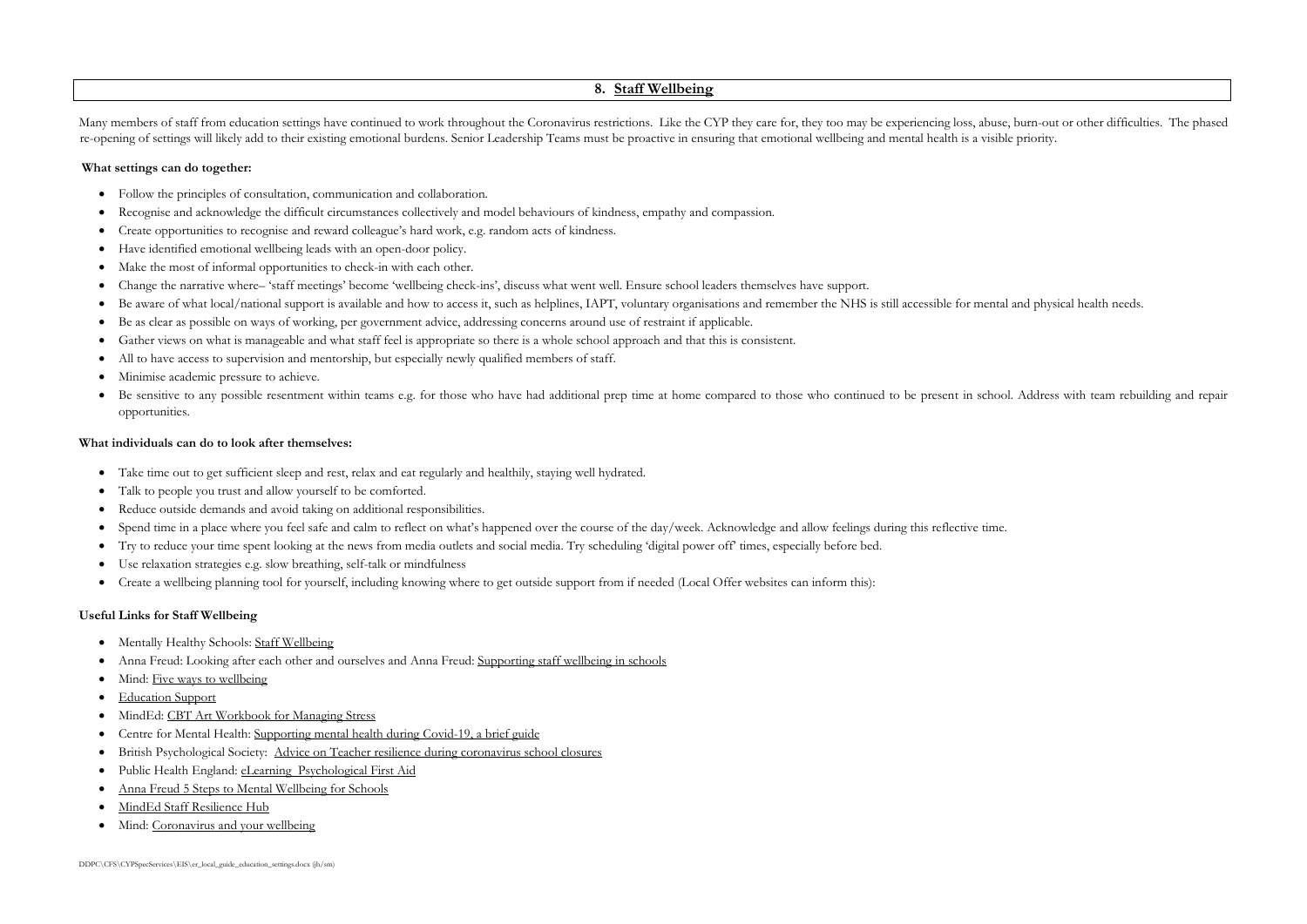**Local Support and Resources for Staff Wellbeing** 

- **[East Riding Intranet -](http://insight.eastriding.gov.uk/health-and-wellbeing/) Health and [Wellbeing](http://insight.eastriding.gov.uk/health-and-wellbeing/)**
- **[Connect to Support East Riding](https://eastriding.connecttosupport.org/information-and-advice/)**
- **[Hull and East Yorkshire Mind](https://eastriding.connecttosupport.org/information-and-advice/)**
- **[East Riding Health and Wellbeing](https://eastridinghealthandwellbeing.co.uk/)**
- **[Healthy Minds in East Riding](https://eastridinghealthandwellbeing.co.uk/healthy-minds/?utm_source=Twitter&utm_medium=social&utm_campaign=SocialSignIn&utm_content=Healthy+Minds)**
- **[Active East Riding](https://www.activeeastriding.co.uk/?utm_medium=eryc_short&utm_source=covid19.eastriding.gov.uk)**
- **[CommunityLinks East Riding](https://www.nhs-health-trainers.co.uk/services/east-riding-of-yorkshire/social-prescribing/)**
- **[East Riding Libraries -](https://www.eastridinglibraries.co.uk/more-than-books/health-zone/?utm_source=Twitter&utm_medium=social&utm_campaign=SocialSignIn&utm_content=COVID-19) Free [E-Audio](https://www.eastridinglibraries.co.uk/more-than-books/health-zone/?utm_source=Twitter&utm_medium=social&utm_campaign=SocialSignIn&utm_content=COVID-19) [books](https://www.eastridinglibraries.co.uk/more-than-books/health-zone/?utm_source=Twitter&utm_medium=social&utm_campaign=SocialSignIn&utm_content=COVID-19)**
- **[East Riding Mental Health during Coronavirus](https://eastridinghealthandwellbeing.co.uk/information/mental-health-coronavirus/)**
- **[Community Mental Health Services for Adults in the East Riding](https://www.humber.nhs.uk/Services/community-mental-health-services-for-adults-in-the-east-riding.htm)**
- **[Mindful Art with Beverley Art Gallery](https://www.youtube.com/watch?v=yw1tVOny2TU&list=PLSHV85RmthKRTXUUDlWm0kbgZCqgBZ-Dd)**

# **9. [Directory of Local Services in East Riding](#page-1-1)**

<span id="page-24-0"></span>

| Name of Service                                             | Acronym (if used) | Link                                                                                              |
|-------------------------------------------------------------|-------------------|---------------------------------------------------------------------------------------------------|
| <b>Families Information Service Hub</b>                     | <b>FISH</b>       | https://fishwebsearch.eastriding.gov.uk/fishwebsearch/ or email fish@eastriding.gov.uk            |
| <b>Hull and East Yorkshire Mind</b>                         | <b>HEY Mind</b>   | https://www.heymind.org.uk/                                                                       |
| <b>Social Mediation and Self Help</b>                       | <b>SMASH</b>      | emma.train-sullivan@nhs.net                                                                       |
| <b>Child and Adolescent Mental Health Services</b>          | <b>CAMHS</b>      | https://www.eastridingofyorkshireccg.nhs.uk/mentalhealth/camhs/                                   |
| <b>Educational Psychology Service</b>                       | <b>EPS</b>        | http://eastridinglocaloffer.org.uk/directory/?entry=educational_psychology                        |
| <b>Behaviour Support Team</b>                               | <b>BST</b>        | http://eastridinglocaloffer.org.uk/directory/?entry=primary behaviour support team                |
| <b>East Riding Voluntary Action Services</b>                | <b>ERVAS</b>      | https://www.ervas.org.uk/youngpeople/information-for-professionals/                               |
| Youth & Community Development Support, Army Welfare Service |                   | Defence School of Transport, Normandy Barracks, Leconfield (Richard.HerschellSmith811@mod.gov.uk) |
| <b>School Nursing</b>                                       |                   | $denise, purdon(\mathcal{Q})nhs.net (Contact for any medical questions)$                          |